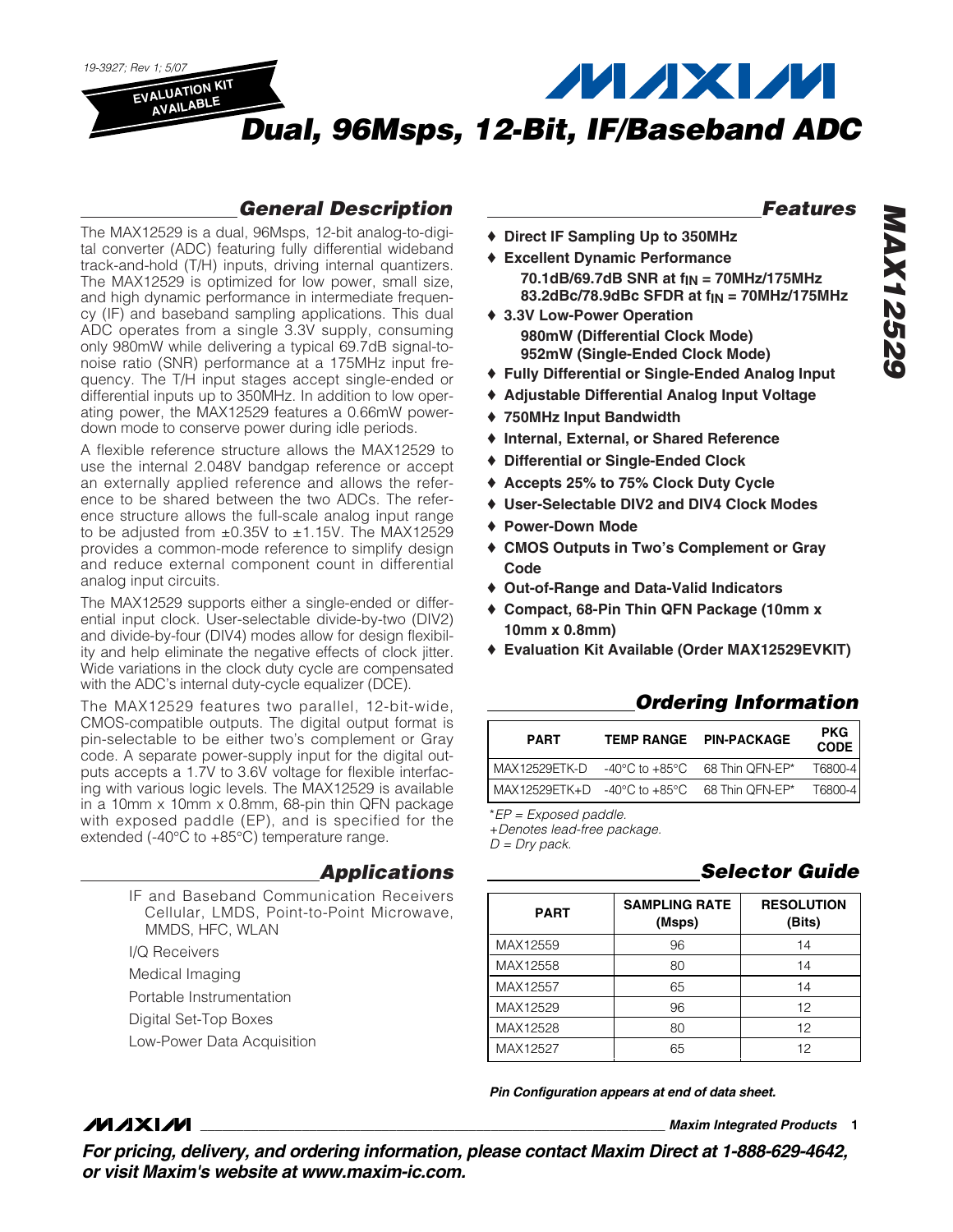### **ABSOLUTE MAXIMUM RATINGS**

|                                                                             | DIFFCLK/SECLK, G/T, PD, SHREF, DIV2,                            |
|-----------------------------------------------------------------------------|-----------------------------------------------------------------|
| OV <sub>DD</sub> to GND-0.3V to the lower of $(V_{DD} + 0.3V)$ and +3.6V    | DIV4 to GND -0.3V to the lower of $(V_{DD} + 0.3V)$ and $+3.6V$ |
| INAP, INAN to GND-0.3V to the lower of $(V_{\text{DD}} + 0.3V)$ and $+3.6V$ | D0A-D11A, D0B-D11B, DAV,                                        |
| INBP, INBN to GND-0.3V to the lower of $(V_{DD} + 0.3V)$ and $+3.6V$        |                                                                 |
| CLKP, CLKN to                                                               | Continuous Power Dissipation $(T_A = +70^{\circ}C)$             |
|                                                                             | 68-Pin Thin QFN 10mm x 10mm x 0.8mm                             |
| <b>REFIN. REFOUT</b>                                                        |                                                                 |
| to GND -0.3V to the lower of $(V_{DD} + 0.3V)$ and $+3.6V$                  |                                                                 |
| REFAP, REFAN,                                                               |                                                                 |
| COMA to GND -0.3V to the lower of $(V_{DD} + 0.3V)$ and $+3.6V$             |                                                                 |
| REFBP, REFBN.                                                               |                                                                 |
| COMB to GND -0.3V to the lower of $(V_{DD} + 0.3V)$ and $+3.6V$             |                                                                 |

*Stresses beyond those listed under "Absolute Maximum Ratings" may cause permanent damage to the device. These are stress ratings only, and functional operation of the device at these or any other conditions beyond those indicated in the operational sections of the specifications is not implied. Exposure to absolute maximum rating conditions for extended periods may affect device reliability.*

### **ELECTRICAL CHARACTERISTICS**

(V<sub>DD</sub> = 3.3V, OV<sub>DD</sub> = 2.0V, GND = 0, REFIN = REFOUT (internal reference), C<sub>L</sub> ≈ 10pF at digital outputs, A<sub>IN</sub> = -1dBFS (differential), DIFFCLK/SECLK = OVDD, PD = GND, SHREF = GND, DIV2 = GND, DIV4 = GND, G/T = GND, fCLK = 96MHz (50% duty cycle), TA = -40°C to +85°C, unless otherwise noted. Typical values are at  $T_A = +25$ °C.) (Note 1)

| <b>PARAMETER</b>                              | <b>SYMBOL</b> | <b>CONDITIONS</b>                                     | <b>MIN</b> | <b>TYP</b>          | <b>MAX</b> | <b>UNITS</b>    |
|-----------------------------------------------|---------------|-------------------------------------------------------|------------|---------------------|------------|-----------------|
| <b>DC ACCURACY</b>                            |               |                                                       |            |                     |            |                 |
| Resolution                                    |               |                                                       | 12         |                     |            | <b>Bits</b>     |
| Integral Nonlinearity                         | <b>INL</b>    | $f_{IN} = 3MHz$                                       |            | $\pm 0.65$          | ±3.4       | <b>LSB</b>      |
| Differential Nonlinearity                     | <b>DNL</b>    | $f_{IN}$ = 3MHz, no missing codes<br>over temperature |            | $\pm 0.4$           | ±0.8       | <b>LSB</b>      |
| Offset Error                                  |               |                                                       |            | ±0.04               | ±0.7       | %FSR            |
| Gain Error                                    |               | External reference, VREFIN = 2.048V                   |            | ±0.4                | ±4.7       | %FSR            |
| ANALOG INPUTS (INAP, INAN, INBP, INBN)        |               |                                                       |            |                     |            |                 |
| Differential Input Voltage Range              | <b>VDIFF</b>  | Differential or single-ended inputs                   |            | ±1.024              |            | V               |
| Common-Mode Input Voltage                     |               |                                                       |            | V <sub>DD</sub> / 2 |            | $\vee$          |
| Analog Input Resistance                       | $R_{IN}$      | Each input, Figure 3                                  |            | 2.3                 |            | $k\Omega$       |
|                                               | CPAR          | Fixed capacitance to ground,<br>each input, Figure 3  |            | $\mathbf{2}$        |            |                 |
| Analog Input Capacitance                      | CSAMPLE       | Switched capacitance,<br>each input, Figure 3         |            | 4.5                 |            | pF              |
| <b>CONVERSION RATE</b>                        |               |                                                       |            |                     |            |                 |
| Maximum Clock Frequency                       | fcLK          |                                                       | 96         |                     |            | <b>MHz</b>      |
| Minimum Clock Frequency                       |               |                                                       |            |                     | 5          | <b>MHz</b>      |
| Data Latency                                  |               | Figure 5                                              |            | 8                   |            | Clock<br>Cycles |
| <b>DYNAMIC CHARACTERISTICS (VIN = -1dBFS)</b> |               |                                                       |            |                     |            |                 |
| Small-Signal Noise Floor                      | <b>SSNF</b>   | Input at -35dBFS                                      | 70.9       | 72.2                |            | <b>dBFS</b>     |
|                                               |               | $f_{IN} = 3MHz$                                       | 68.6       | 70.8                |            |                 |
| Signal-to-Noise Ratio                         | <b>SNR</b>    | $f_{IN} = 48MHz$                                      |            | 70.6                |            | dB              |
|                                               |               | $f_{IN} = 70MHz$                                      |            | 70.1                |            |                 |
|                                               |               | $f_{IN} = 175MHz$                                     | 67.4       | 69.7                |            |                 |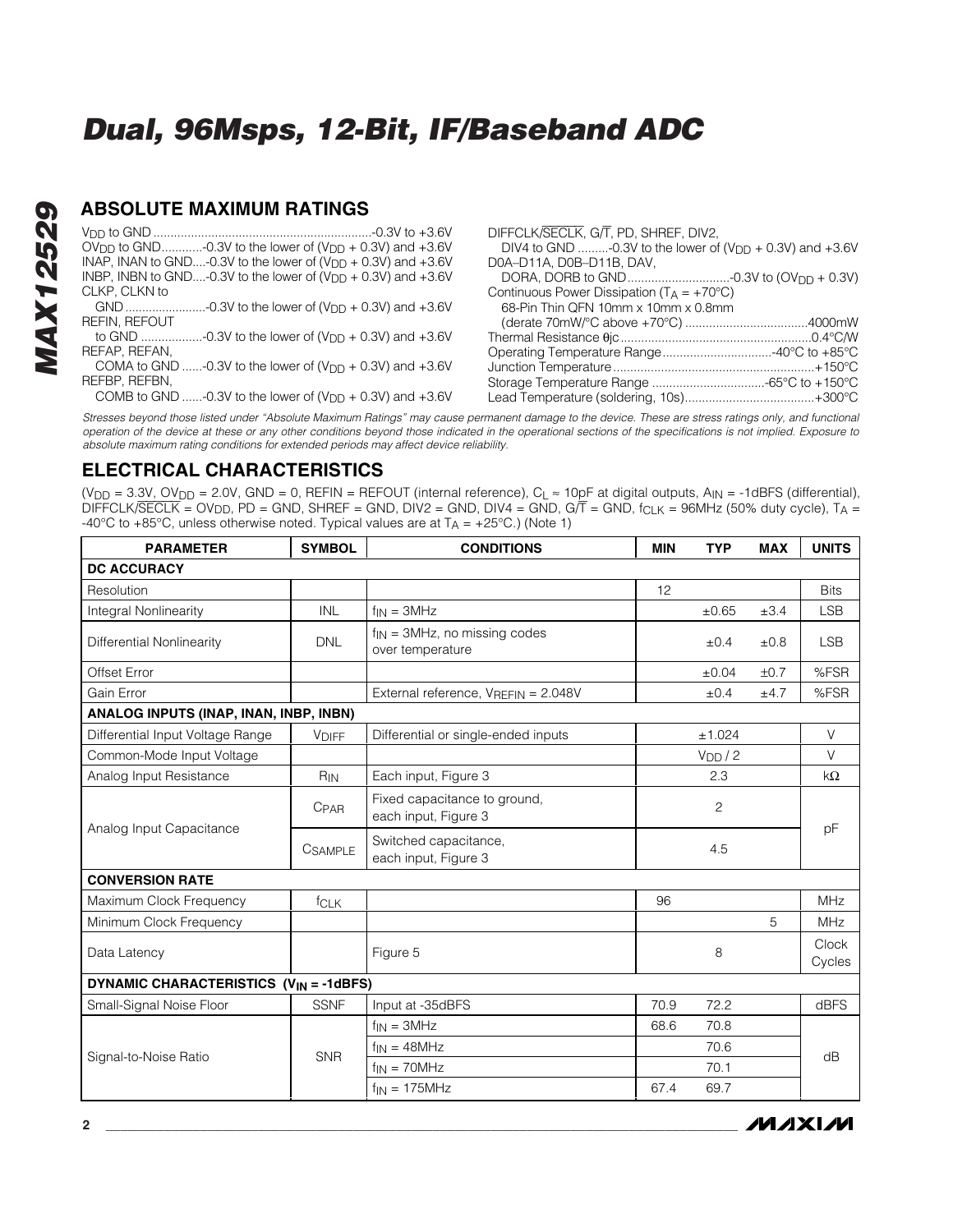### **ELECTRICAL CHARACTERISTICS (continued)**

(V<sub>DD</sub> = 3.3V, OV<sub>DD</sub> = 2.0V, GND = 0, REFIN = REFOUT (internal reference), C<sub>L</sub> ≈ 10pF at digital outputs, A<sub>IN</sub> = -1dBFS (differential), DIFFCLK/SECLK = OVDD, PD = GND, SHREF = GND, DIV2 = GND, DIV4 = GND, G/T = GND, fCLK = 96MHz (50% duty cycle), TA = -40°C to +85°C, unless otherwise noted. Typical values are at  $T_A = +25$ °C.) (Note 1)

| <b>PARAMETER</b>                 | <b>SYMBOL</b>   | <b>CONDITIONS</b>                                                                                   | <b>MIN</b> | <b>TYP</b> | <b>MAX</b> | <b>UNITS</b>  |  |
|----------------------------------|-----------------|-----------------------------------------------------------------------------------------------------|------------|------------|------------|---------------|--|
|                                  |                 | $f_{IN} = 3MHz$                                                                                     | 67.2       | 70.5       |            |               |  |
|                                  |                 | $f_{IN} = 48MHz$                                                                                    |            | 69.9       |            |               |  |
| Signal-to-Noise Plus Distortion  | <b>SINAD</b>    | $f_{IN} = 70MHz$                                                                                    |            | 69.7       |            | dB            |  |
|                                  |                 | $f_{IN} = 175MHz$                                                                                   | 64.9       | 69.1       |            |               |  |
|                                  |                 | $f_{IN} = 3MHz$                                                                                     | 71.9       | 84.5       |            |               |  |
|                                  | <b>SFDR</b>     | $f_{IN} = 48MHz$                                                                                    |            | 81.7       |            | dBc           |  |
| Spurious-Free Dynamic Range      |                 | $f_{IN} = 70MHz$                                                                                    |            | 83.2       |            |               |  |
|                                  |                 | $f_{IN}$ = 175MHz                                                                                   | 68.8       | 78.9       |            |               |  |
|                                  |                 | $f_{IN} = 3MHz$                                                                                     |            | $-82.1$    | $-70$      |               |  |
| <b>Total Harmonic Distortion</b> | <b>THD</b>      | $f_{IN} = 48MHz$                                                                                    |            | $-78.7$    |            |               |  |
|                                  |                 | $f_{IN} = 70MHz$                                                                                    |            | $-80.2$    |            | dBc           |  |
|                                  |                 | $f_{IN}$ = 175MHz                                                                                   |            | $-77.9$    | $-66.7$    |               |  |
|                                  | HD <sub>2</sub> | $f_{IN} = 3MHz$                                                                                     |            | $-85.7$    |            | dBc           |  |
| Second Harmonic                  |                 | $f_{IN} = 48MHz$                                                                                    |            | $-82.4$    |            |               |  |
|                                  |                 | $f_{IN}$ = 70MHz                                                                                    |            | $-86.3$    |            |               |  |
|                                  |                 | $f_{IN} = 175MHz$                                                                                   |            | $-78.9$    |            |               |  |
|                                  |                 | $f_{IN} = 3MHz$                                                                                     |            | $-89.6$    |            | dBc           |  |
| Third Harmonic                   |                 | $f_{IN} = 48MHz$                                                                                    |            | $-86.9$    |            |               |  |
|                                  | HD <sub>3</sub> | $f_{IN} = 70MHz$                                                                                    |            | $-84$      |            |               |  |
|                                  |                 | $f_{IN}$ = 175MHz                                                                                   |            | $-88.6$    |            |               |  |
| 3rd-Order Intermodulation        | IM <sub>3</sub> | $f_{\text{IN1}} = 69$ MHz at $A_{\text{IN1}} = -7$ dBFS,<br>$f_{IN2}$ = 72MHz at $A_{IN2}$ = -7dBFS |            | $-82$      |            |               |  |
| <b>Distortion</b>                |                 | $f_{IN1}$ = 173MHz at $A_{IN1}$ = -7dBFS,<br>$f_{IN2} = 177 MHz$ at $A_{IN2} = -7dBFS$              |            | $-87$      |            | dBc           |  |
| Full-Power Bandwidth             | <b>FPBW</b>     | Input at -0.2dBFS, -3dB rolloff                                                                     |            | 750        |            | <b>MHz</b>    |  |
| Aperture Delay                   | t <sub>AD</sub> | Figure 5                                                                                            |            | 1.2        |            | ns            |  |
| Aperture Jitter                  | taJ             |                                                                                                     |            | < 0.1      |            | psRMS         |  |
| Output Noise                     | nout            | $INAP = INAN = COMA$ .<br>$INBP = INBN = COMB$                                                      |            | 0.44       |            | <b>LSBRMS</b> |  |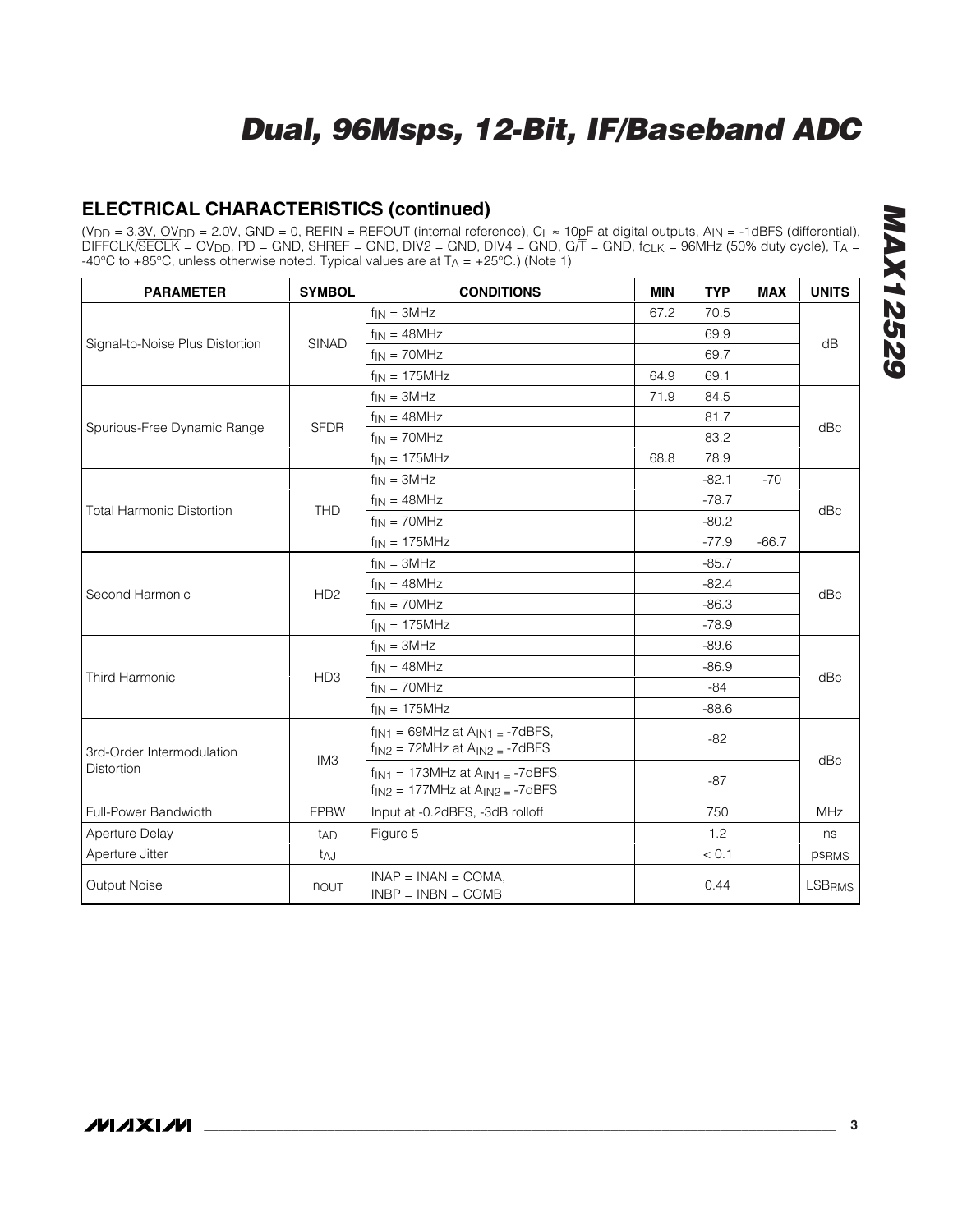### **ELECTRICAL CHARACTERISTICS (continued)**

(VDD = 3.3V, OVDD = 2.0V, GND = 0, REFIN = REFOUT (internal reference), CL ≈ 10pF at digital outputs, AIN = -1dBFS (differential), DIFFCLK/SECLK = OVDD, PD = GND, SHREF = GND, DIV2 = GND, DIV4 = GND, G/T = GND, f<sub>CLK</sub> = 96MHz (50% duty cycle), T<sub>A</sub> = -40°C to +85°C, unless otherwise noted. Typical values are at  $T_A = +25$ °C.) (Note 1)

| <b>PARAMETER</b>                                                                                                                                                                 | <b>SYMBOL</b>                  | <b>CONDITIONS</b>                                                                                   | <b>MIN</b> | <b>TYP</b> | <b>MAX</b> | <b>UNITS</b>   |
|----------------------------------------------------------------------------------------------------------------------------------------------------------------------------------|--------------------------------|-----------------------------------------------------------------------------------------------------|------------|------------|------------|----------------|
| Overdrive Recovery Time                                                                                                                                                          |                                | ±10% beyond full scale                                                                              |            | 1          |            | Clock<br>cycle |
| <b>INTERCHANNEL CHARACTERISTICS</b>                                                                                                                                              |                                |                                                                                                     |            |            |            |                |
|                                                                                                                                                                                  |                                | $f_{\text{INA}}$ or $f_{\text{INB}} = 70$ MHz at -1dBFS                                             |            | 92         |            |                |
| Crosstalk Rejection                                                                                                                                                              |                                | $f_{INA}$ or $f_{INB} = 175 MHz$ at -1dBFS                                                          |            | 85         |            | dB             |
| Gain Matching                                                                                                                                                                    |                                |                                                                                                     |            | ±0.02      | ±0.12      | dB             |
| Offset Matching                                                                                                                                                                  |                                |                                                                                                     |            | ±0.05      |            | %FSR           |
| <b>INTERNAL REFERENCE (REFOUT)</b>                                                                                                                                               |                                |                                                                                                     |            |            |            |                |
| <b>REFOUT Output Voltage</b>                                                                                                                                                     | <b>VREFOUT</b>                 |                                                                                                     | 2.000      | 2.048      | 2.080      | V              |
| <b>REFOUT Load Regulation</b>                                                                                                                                                    |                                | $-1mA < I$ REFOUT $< +1mA$                                                                          |            | 35         |            | mV/mA          |
| REFOUT Temperature Coefficient                                                                                                                                                   | <b>TCREF</b>                   |                                                                                                     |            | 55         |            | ppm/°C         |
| <b>REFOUT Short-Circuit Current</b>                                                                                                                                              |                                | Short to V <sub>DD</sub> -sinking                                                                   |            | 0.24       |            | mA             |
|                                                                                                                                                                                  |                                | Short to GND-sourcing                                                                               |            | 2.1        |            |                |
| BUFFERED REFERENCE MODE (REFIN is driven by REFOUT or an external 2.048V single-ended reference source;<br>VREFAP/VREFAN/VCOMA and VREFBP/VREFBN/VCOMB are generated internally) |                                |                                                                                                     |            |            |            |                |
| <b>REFIN Input Voltage</b>                                                                                                                                                       | <b>VREFIN</b>                  |                                                                                                     |            | 2.048      |            | $\vee$         |
| <b>REFIN Input Resistance</b>                                                                                                                                                    | RREFIN                         |                                                                                                     |            | > 50       |            | MΩ             |
| COM_Output Voltage                                                                                                                                                               | <b>VCOMA</b><br><b>VCOMB</b>   | $V_{COM} = V_{DD} / 2$                                                                              | 1.60       | 1.65       | 1.70       | $\vee$         |
| REF_P Output Voltage                                                                                                                                                             | <b>VREFAP</b><br>VREFBP        | $V_{REF\_P} = V_{DD} / 2 + (V_{REFIN} \times 3/8)$                                                  |            | 2.418      |            | $\vee$         |
| REF_N Output Voltage                                                                                                                                                             | <b>VREFAN</b><br><b>VREFBN</b> | $V_{REF,N} = V_{DD} / 2 - (V_{REFIN} \times 3/8)$                                                   |            | 0.882      |            | $\vee$         |
| Differential Reference Voltage                                                                                                                                                   | <b>VREFA</b><br><b>VREFB</b>   | VREFA = VREFAP - VREFAN<br>$V_{REFB} = V_{REFBP} - V_{REFBN}$                                       | 1.450      | 1.536      | 1.590      | $\vee$         |
| Differential Reference<br>Temperature Coefficient                                                                                                                                | <b>TCREF</b>                   |                                                                                                     |            | 30         |            | ppm/°C         |
| externally, VCOMA = VCOMB = VDD / 2)                                                                                                                                             |                                | UNBUFFERED EXTERNAL REFERENCE (REFIN = GND, VREFAP/VREFAN/VCOMA and VREFBP/VREFBN/VCOMB are applied |            |            |            |                |
| REF_P Input Voltage                                                                                                                                                              | <b>VREFAP</b><br><b>VREFBP</b> | VREF P - VCOM                                                                                       |            | $+0.768$   |            | V              |
| REF_N Input Voltage                                                                                                                                                              | <b>VREFAN</b><br><b>VREFBN</b> | VREF_N - VCOM                                                                                       |            | $-0.768$   |            | $\vee$         |
| COM_Input Voltage                                                                                                                                                                | <b>VCOM</b>                    | $V_{COM} = V_{DD} / 2$                                                                              |            | 1.65       |            | $\vee$         |
| Differential Reference Voltage                                                                                                                                                   | <b>VREFA</b><br><b>VREFB</b>   | $V_{REF}$ = $V_{REF}$ p - $V_{REF}$ N = $V_{REFIN} \times 3/4$                                      |            | 1.536      |            | $\vee$         |

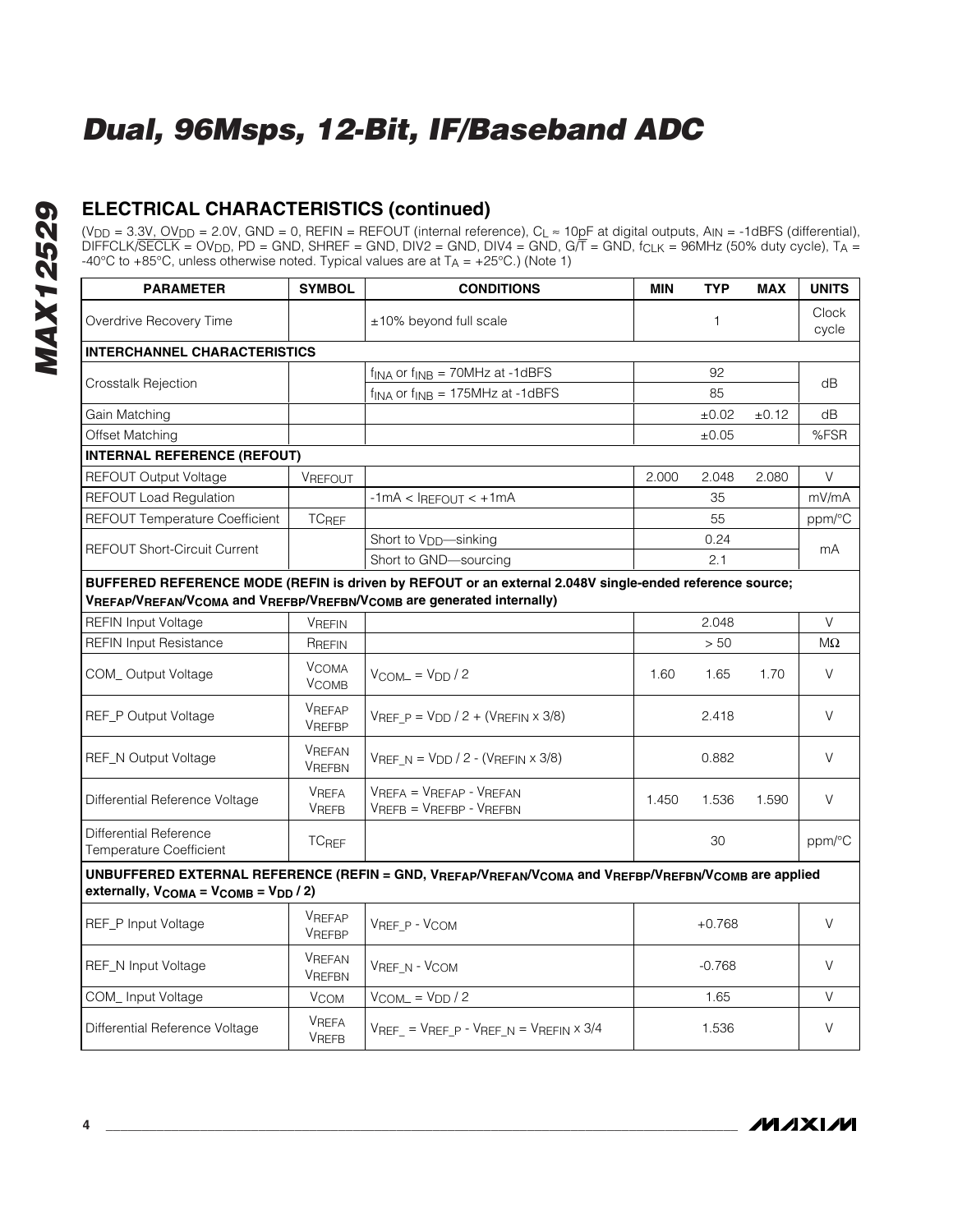### **ELECTRICAL CHARACTERISTICS (continued)**

(V<sub>DD</sub> = 3.3V, OV<sub>DD</sub> = 2.0V, GND = 0, REFIN = REFOUT (internal reference), C<sub>L</sub> ≈ 10pF at digital outputs, A<sub>IN</sub> = -1dBFS (differential), DIFFCLK/SECLK = OVDD, PD = GND, SHREF = GND, DIV2 = GND, DIV4 = GND, G/T = GND, fCLK = 96MHz (50% duty cycle), TA = -40°C to +85°C, unless otherwise noted. Typical values are at  $T_A = +25$ °C.) (Note 1)

| <b>PARAMETER</b>                                      | <b>SYMBOL</b>                 | <b>CONDITIONS</b>                                                  | <b>MIN</b>                      | <b>TYP</b>         | <b>MAX</b>                | <b>UNITS</b> |  |
|-------------------------------------------------------|-------------------------------|--------------------------------------------------------------------|---------------------------------|--------------------|---------------------------|--------------|--|
| REF_P Sink Current                                    | <b>REFAP</b><br><b>REFBP</b>  | $V_{REF}$ $p = 2.418V$                                             |                                 | 1.2                |                           | mA           |  |
| <b>REF N Source Current</b>                           | <b>REFAN</b><br><b>IREFBN</b> | $V_{REF N} = 0.882V$                                               |                                 | 0.85               |                           | mA           |  |
| <b>COM</b> Sink Current                               | <b>ICOMA</b><br><b>COMB</b>   | $V_{COM} = 1.65V$                                                  |                                 | 0.85               |                           | mA           |  |
| REF_P, REF_N Capacitance                              | CREF_P,<br>CREF_N             |                                                                    |                                 | 13                 |                           | рF           |  |
| COM_Capacitance                                       | C <sub>COM</sub>              |                                                                    |                                 | 6                  |                           | рF           |  |
| <b>CLOCK INPUTS (CLKP, CLKN)</b>                      |                               |                                                                    |                                 |                    |                           |              |  |
| Single-Ended Input High<br>Threshold                  | V <sub>IH</sub>               | $DIFFCLK/SECLK = GND, CLKN = GND$                                  | 0.8 x<br><b>V<sub>DD</sub></b>  |                    |                           | V            |  |
| Single-Ended Input Low<br>Threshold                   | $V_{\parallel}$               | $DIFFCLK/SECLK = GND, CLKN = GND$                                  |                                 |                    | 0.2 x<br>V <sub>DD</sub>  | V            |  |
| Minimum Differential Clock Input<br>Voltage Swing     |                               | $DIFFCLK/SECLK = OVDD$                                             |                                 | 0.2                |                           | $V_{P-P}$    |  |
| Differential Input Common-Mode<br>Voltage             |                               | $DIFFCK/SECLK = OVDD$                                              |                                 | V <sub>DD</sub> /2 |                           | V            |  |
| CLK_Input Resistance                                  | $R_{CLK}$                     | Each input, Figure 4                                               |                                 | 5                  |                           | kΩ           |  |
| CLK_Input Capacitance                                 | CCLK                          | Each input                                                         |                                 | 2                  |                           | рF           |  |
| DIGITAL INPUTS (DIFFCLK/SECLK, G/T, PD, DIV2, DIV4)   |                               |                                                                    |                                 |                    |                           |              |  |
| Input High Threshold                                  | V <sub>IH</sub>               |                                                                    | 0.8 x<br><b>OV<sub>DD</sub></b> |                    |                           | V            |  |
| Input Low Threshold                                   | $V_{IL}$                      |                                                                    |                                 |                    | 0.2 x<br>OV <sub>DD</sub> | $\vee$       |  |
| Input Leakage Current                                 |                               | OV <sub>DD</sub> applied to input                                  |                                 |                    | ±5                        | μA           |  |
|                                                       |                               | Input connected to ground                                          |                                 |                    | ±5                        |              |  |
| Digital Input Capacitance                             | C <sub>DIN</sub>              |                                                                    |                                 | 5                  |                           | рF           |  |
| DIGITAL OUTPUTS (D0A-D11A, D0B-D11B, DORA, DORB, DAV) |                               |                                                                    |                                 |                    |                           |              |  |
| Output-Voltage Low                                    | VOL                           | D0A-D11A, D0B-D11B, DORA, DORB:<br>$ISINK = 200µA$                 |                                 |                    | 0.2                       | $\vee$       |  |
|                                                       |                               | DAV: $I_{SINK} = 600\mu A$                                         |                                 |                    | 0.2                       |              |  |
|                                                       |                               | D0A-D11A, D0B-D11B, DORA, DORB:<br>$I_{\text{SOURCE}} = 200 \mu A$ | $OVDD -$<br>0.2                 |                    |                           | $\vee$       |  |
| Output-Voltage High                                   | <b>VOH</b>                    | $DAV: IgOURCE = 600µA$                                             | $OVDD -$<br>0.2                 |                    |                           |              |  |
| Tri-State Leakage Current                             |                               | $OVDD$ applied to input                                            |                                 | ±5                 |                           |              |  |
| (Note 2)                                              | <b>LEAK</b>                   | Input connected to ground                                          |                                 | ±5                 |                           | μA           |  |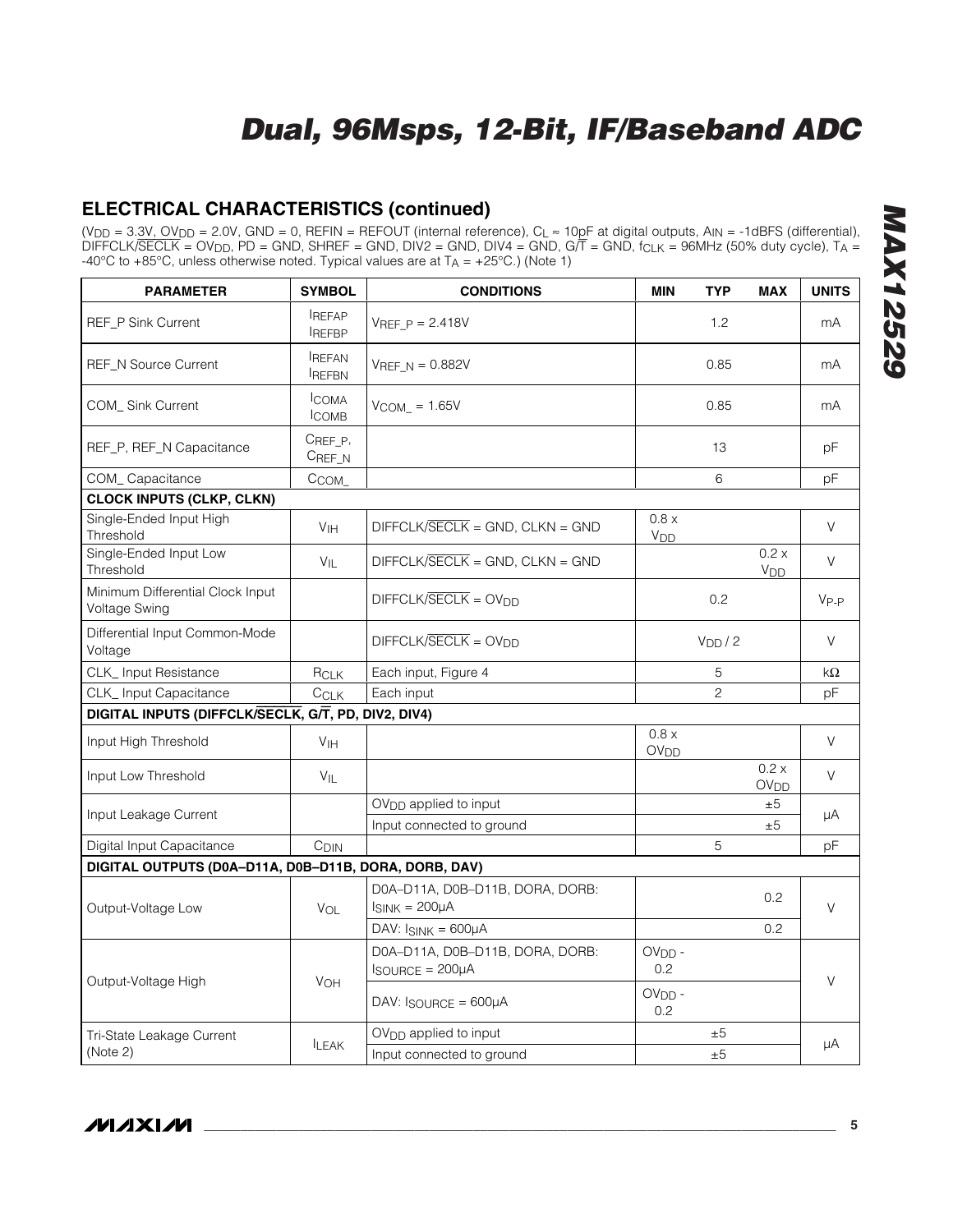### **ELECTRICAL CHARACTERISTICS (continued)**

(VDD = 3.3V, OVDD = 2.0V, GND = 0, REFIN = REFOUT (internal reference), CL ≈ 10pF at digital outputs, AIN = -1dBFS (differential), DIFFCLK/SECLK = OVDD, PD = GND, SHREF = GND, DIV2 = GND, DIV4 = GND, G/T = GND, f<sub>CLK</sub> = 96MHz (50% duty cycle), T<sub>A</sub> = -40°C to +85°C, unless otherwise noted. Typical values are at  $T_A = +25$ °C.) (Note 1)

| <b>PARAMETER</b>                                                              | <b>SYMBOL</b>          | <b>CONDITIONS</b>                                                                              | <b>MIN</b> | <b>TYP</b> | <b>MAX</b>      | <b>UNITS</b> |
|-------------------------------------------------------------------------------|------------------------|------------------------------------------------------------------------------------------------|------------|------------|-----------------|--------------|
| D0A-D11A, DORA,<br>D0B-D11B and DORB Tri-State<br>Output Capacitance (Note 2) | COUT                   |                                                                                                |            | 3          |                 | рF           |
| DAV Tri-State Output<br>Capacitance (Note 2)                                  | C <sub>DAV</sub>       |                                                                                                |            | 6          |                 | pF           |
| <b>POWER REQUIREMENTS</b>                                                     |                        |                                                                                                |            |            |                 |              |
| Analog Supply Voltage                                                         | V <sub>DD</sub>        |                                                                                                | 3.15       | 3.30       | 3.60            | V            |
| Digital Output Supply Voltage                                                 | <b>OV<sub>DD</sub></b> |                                                                                                | 1.70       | 2.0        | V <sub>DD</sub> | $\vee$       |
|                                                                               |                        | Normal operating mode<br>$f_{IN} = 175MHz$ ,<br>single-ended clock<br>$(DIFFCLK/SECLK = GND)$  |            | 288.5      |                 |              |
| Analog Supply Current                                                         | <b>IVDD</b>            | Normal operating mode<br>$f_{IN} = 175MHz$ ,<br>differential clock<br>$(DIFFCLK/SECLK = OVDD)$ |            | 297        | 322             | mA           |
|                                                                               |                        | Power-down mode $(PD = OV_{DD})$<br>clock idle                                                 |            | 0.2        |                 |              |
|                                                                               |                        | Normal operating mode<br>$f_{IN} = 175MHz$ ,<br>single-ended clock<br>$(DIFFCLK/SECLK = GND)$  |            | 952        |                 |              |
| Analog Power Dissipation                                                      | PvDD                   | Normal operating mode<br>$f_{IN} = 175MHz$ ,<br>differential clock<br>$(DIFFCLK/SECLK = OVDD)$ |            | 980        | 1063            | mW           |
|                                                                               |                        | Power-down mode (PD = OV <sub>DD</sub> )<br>clock idle                                         |            | 0.66       |                 |              |
| Digital Output Supply Current                                                 | <b>lovpp</b>           | Normal operating mode<br>$f_{IN}$ = 175MHz, $C_L \approx 10pF$                                 |            | 24         |                 | mA           |
|                                                                               |                        | Power-down mode (PD = OV <sub>DD</sub> )<br>clock idle                                         |            | 0.001      |                 |              |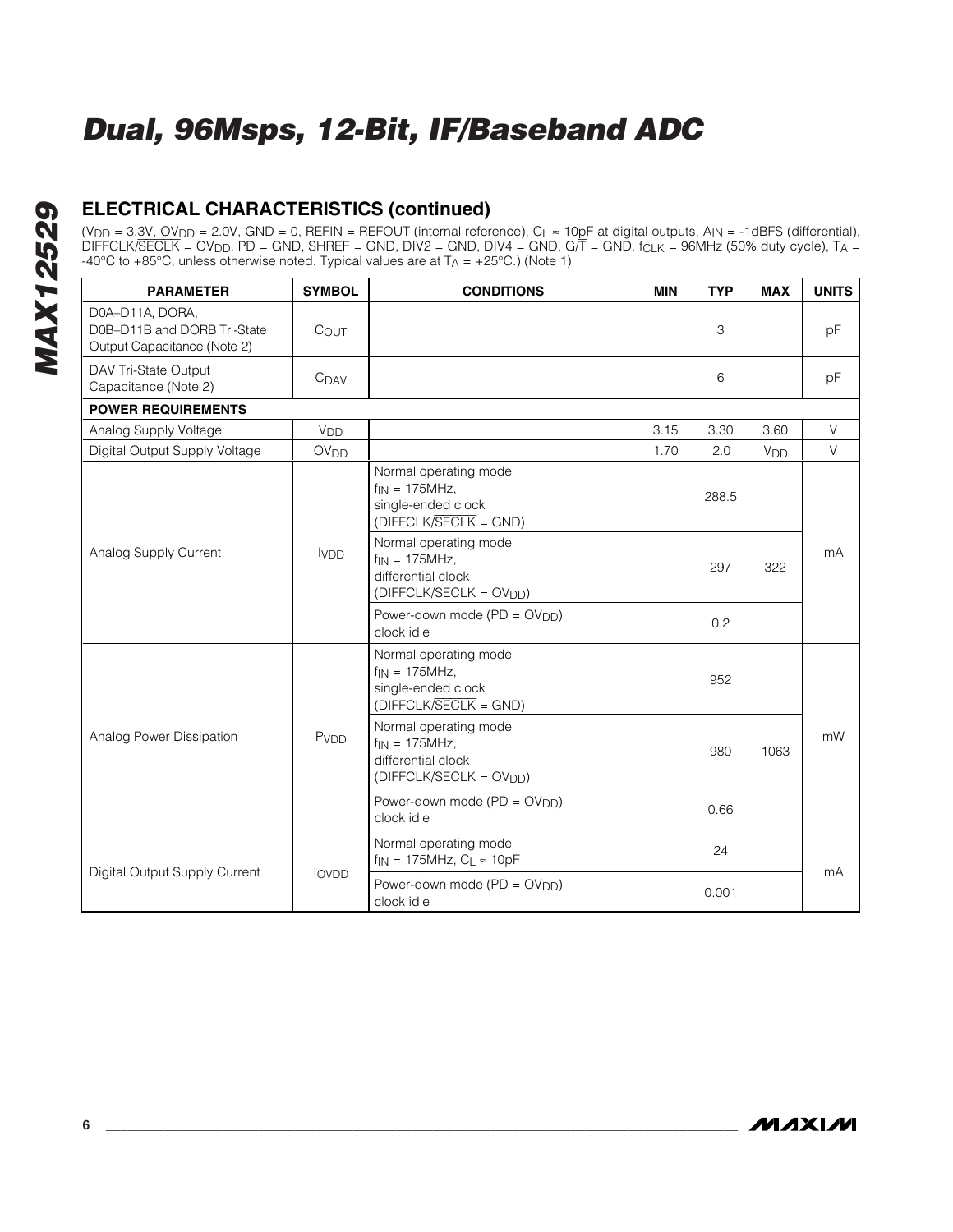### **ELECTRICAL CHARACTERISTICS (continued)**

(VDD = 3.3V, OVDD = 2.0V, GND = 0, REFIN = REFOUT (internal reference), CL ≈ 10pF at digital outputs, AIN = -1dBFS (differential), DIFFCLK/SECLK = OVDD, PD = GND, SHREF = GND, DIV2 = GND, DIV4 = GND,  $G/\overline{T}$  = GND,  $f_{CLK}$  = 96MHz (50% duty cycle), TA = -40°C to +85°C, unless otherwise noted. Typical values are at  $T_A$  = +25°C.) (Note 1)

| <b>PARAMETER</b>                                | <b>SYMBOL</b>           | <b>CONDITIONS</b>  | <b>MIN</b> | <b>TYP</b> | <b>MAX</b> | <b>UNITS</b> |  |  |  |
|-------------------------------------------------|-------------------------|--------------------|------------|------------|------------|--------------|--|--|--|
| <b>TIMING CHARACTERISTICS (Figure 5)</b>        |                         |                    |            |            |            |              |  |  |  |
| Clock Pulse-Width High                          | tch                     |                    |            | 5.1        |            | ns           |  |  |  |
| Clock Pulse-Width Low                           | tcl                     |                    |            | 5.1        |            | ns           |  |  |  |
| Data-Valid Delay                                | t <sub>DAV</sub>        | (Notes 3, 4)       | 3.15       | 5.8        | 6.65       | ns           |  |  |  |
| Data Setup Time Before Rising<br>Edge of DAV    | tsetup                  | (Notes 3, 4)       | 3.6        |            |            | ns           |  |  |  |
| Data Hold Time After Rising Edge<br>of DAV      | <b>THOLD</b>            | (Notes 3, 4)       | 3.55       |            |            | ns           |  |  |  |
| Data Setup Time Before Falling<br>Edge of Clock | tDATASETUP              | (Notes 3, 4)       | 2.25       |            |            | ns           |  |  |  |
| Data Hold Time After Falling<br>Edge of Clock   | <b><i>IDATAHOLD</i></b> | (Notes 3, 4)       | 3.25       |            |            | ns           |  |  |  |
| Wake-Up Time from Power-Down                    | twake                   | $V$ REFIN = 2.048V |            | 10         |            | ms           |  |  |  |

**Note 1:** Specifications ≥ +25°C guaranteed by production test, < +25°C guaranteed by design and characterization.

**Note 2:** During power-down, D0A–D11A, D0B–D11B, DORA, DORB, and DAV are high impedance.

**Note 3:** Data outputs settle to V<sub>IH</sub> or V<sub>IL</sub>.

**Note 4:** Guaranteed by design and characterization.

### *Typical Operating Characteristics*

(V<sub>DD</sub> = 3.3V, OV<sub>DD</sub> = 2.0V, GND = 0, REFIN = REFOUT (internal reference mode), C<sub>L</sub>  $\approx$  5pF at digital outputs, A<sub>IN</sub> = -1dBFS (differential), DIFFCLK/SECLK = OV<sub>DD</sub>, PD = GND, G/T = GND, f<sub>CLK</sub> = 96MHz (50% duty cycle), T<sub>A</sub> = +25°C, unless otherwise noted.)



**MAXIM** 

MAX12529 toc03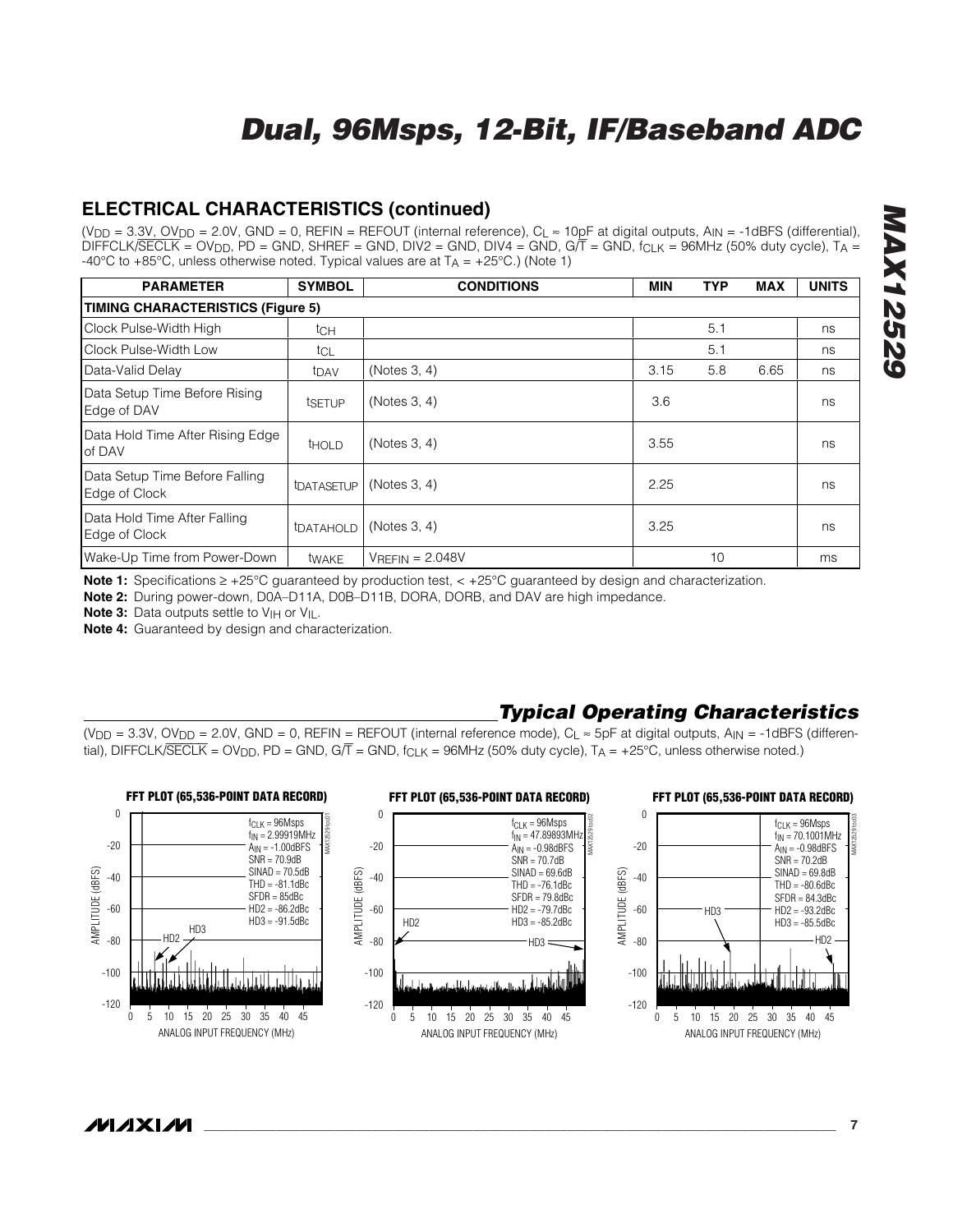### *Typical Operating Characteristics (continued)*

(V<sub>DD</sub> = 3.3V, OV<sub>DD</sub> = 2.0V, GND = 0, REFIN = REFOUT (internal reference mode), C<sub>L</sub> ≈ 5pF at digital outputs, A<sub>IN</sub> = -1dBFS (differential), DIFFCLK/SECLK = OV<sub>DD</sub>, PD = GND, G/T = GND, f<sub>CLK</sub> = 96MHz (50% duty cycle), T<sub>A</sub> = +25°C, unless otherwise noted.)



**8 \_\_\_\_\_\_\_\_\_\_\_\_\_\_\_\_\_\_\_\_\_\_\_\_\_\_\_\_\_\_\_\_\_\_\_\_\_\_\_\_\_\_\_\_\_\_\_\_\_\_\_\_\_\_\_\_\_\_\_\_\_\_\_\_\_\_\_\_\_\_\_\_\_\_\_\_\_\_\_\_\_\_\_\_\_\_\_**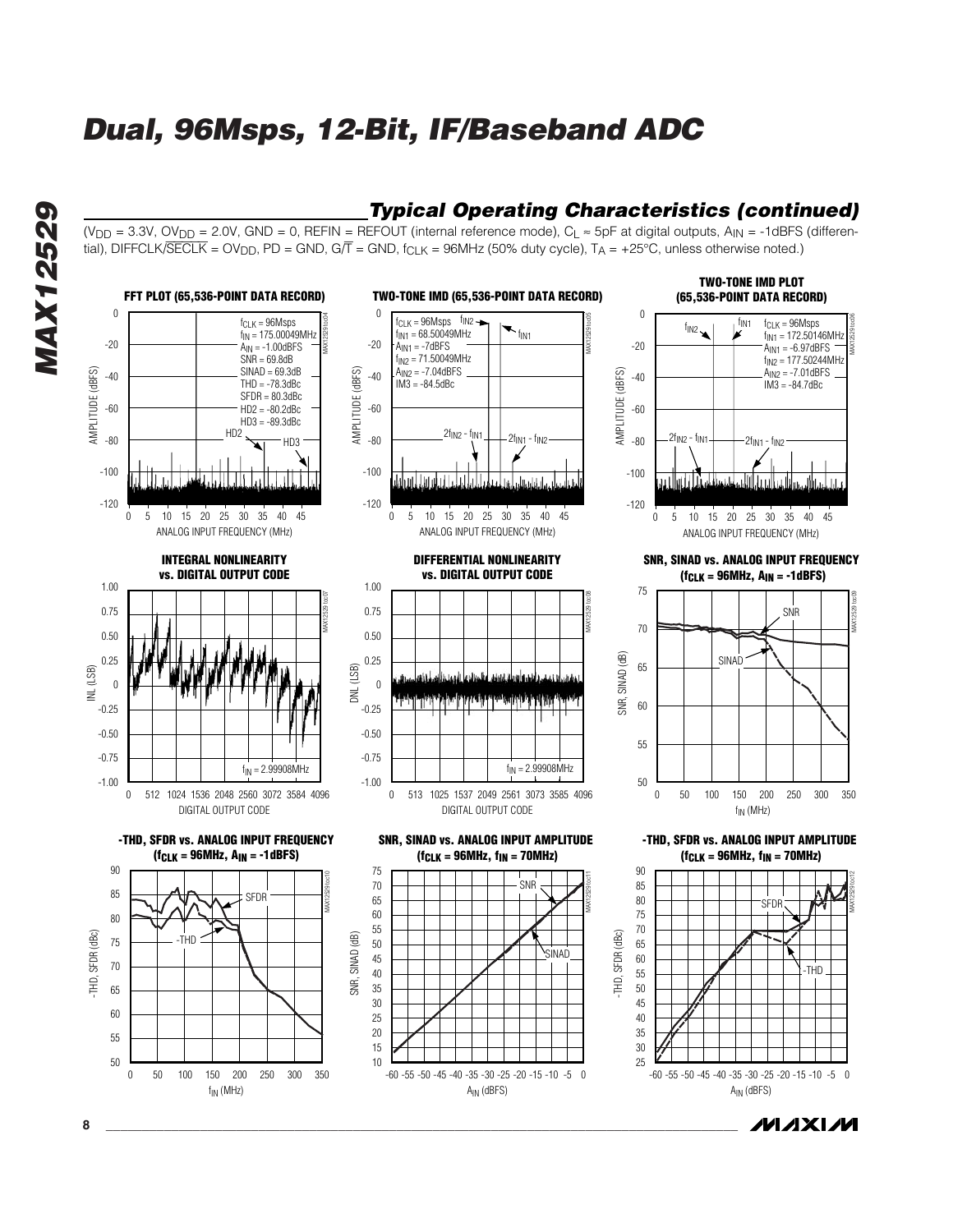### *Typical Operating Characteristics (continued)*

(V<sub>DD</sub> = 3.3V, OV<sub>DD</sub> = 2.0V, GND = 0, REFIN = REFOUT (internal reference mode), C<sub>L</sub> ≈ 5pF at digital outputs, A<sub>IN</sub> = -1dBFS (differential), DIFFCLK/SECLK = OV<sub>DD</sub>, PD = GND, G/T = GND, f<sub>CLK</sub> = 96MHz (50% duty cycle), T<sub>A</sub> = +25°C, unless otherwise noted.)

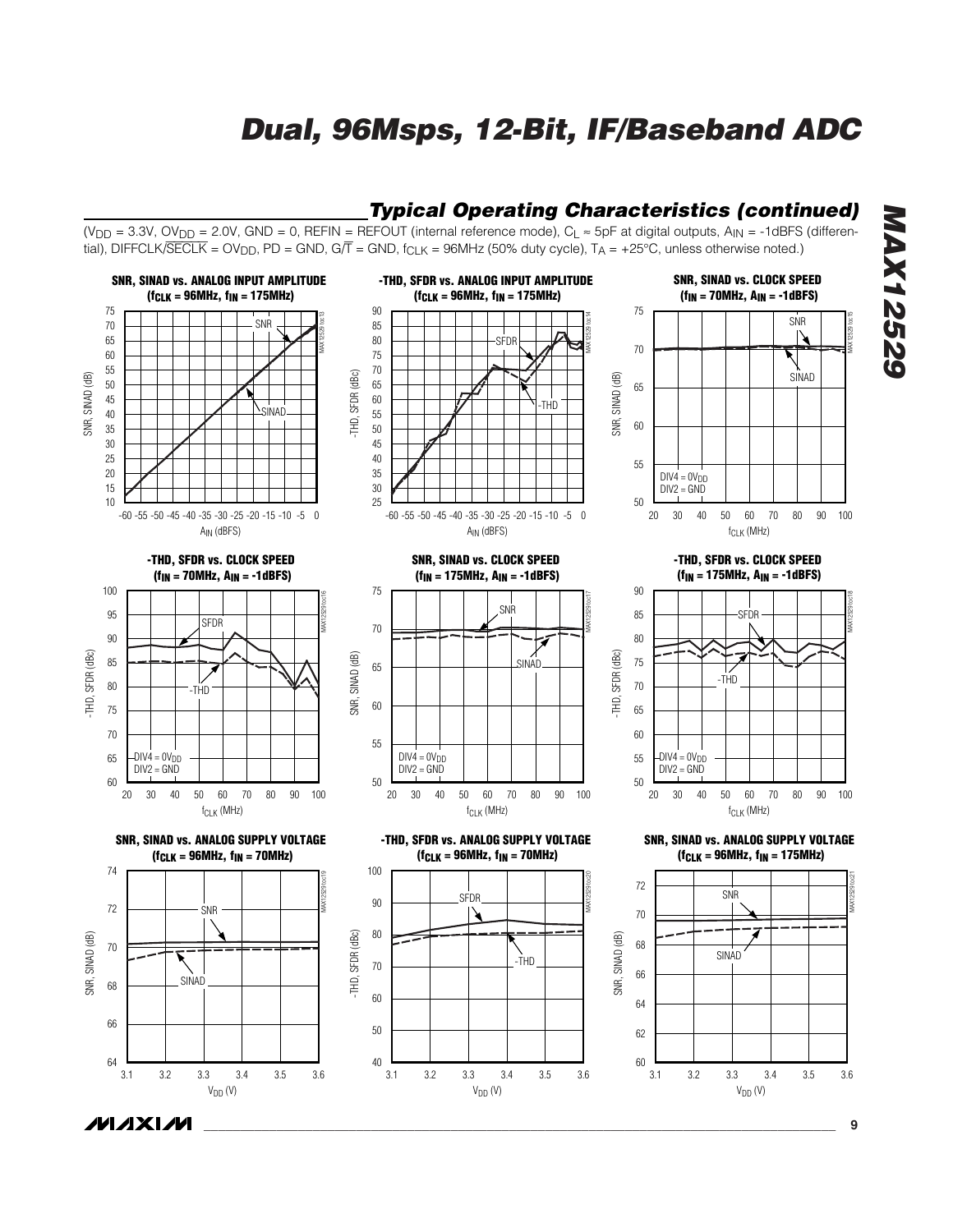### *Typical Operating Characteristics (continued)*

/VI *A* XI /VI

(V<sub>DD</sub> = 3.3V, OV<sub>DD</sub> = 2.0V, GND = 0, REFIN = REFOUT (internal reference mode), C<sub>L</sub> ≈ 5pF at digital outputs, A<sub>IN</sub> = -1dBFS (differential), DIFFCLK/SECLK = OV<sub>DD</sub>, PD = GND, G/T = GND, f<sub>CLK</sub> = 96MHz (50% duty cycle), T<sub>A</sub> = +25°C, unless otherwise noted.)



**10 \_\_\_\_\_\_\_\_\_\_\_\_\_\_\_\_\_\_\_\_\_\_\_\_\_\_\_\_\_\_\_\_\_\_\_\_\_\_\_\_\_\_\_\_\_\_\_\_\_\_\_\_\_\_\_\_\_\_\_\_\_\_\_\_\_\_\_\_\_\_\_\_\_\_\_\_\_\_\_\_\_\_\_\_\_\_**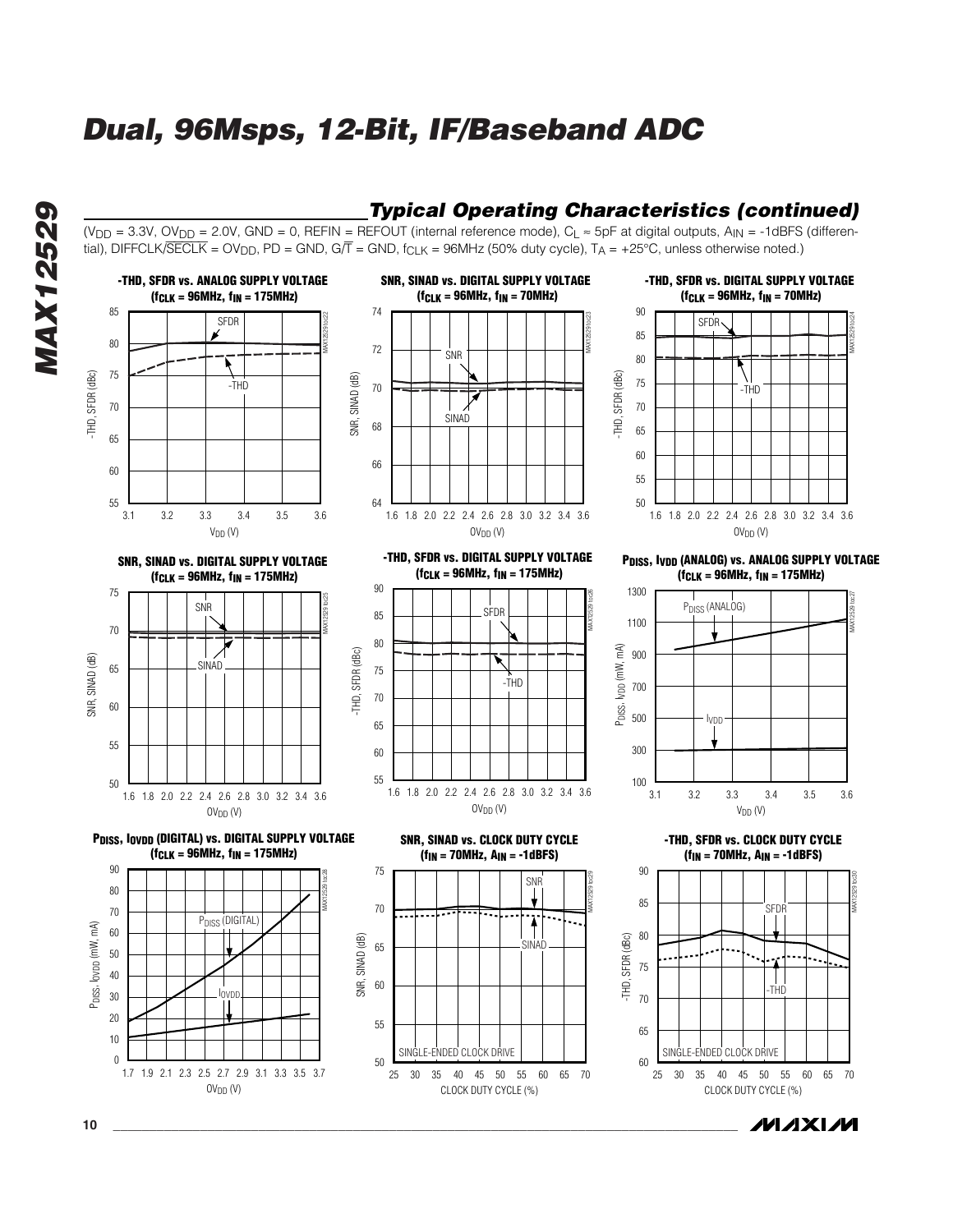### *Typical Operating Characteristics (continued)*

(V<sub>DD</sub> = 3.3V, OV<sub>DD</sub> = 2.0V, GND = 0, REFIN = REFOUT (internal reference mode), C<sub>L</sub> ≈ 5pF at digital outputs, A<sub>IN</sub> = -1dBFS (differential), DIFFCLK/SECLK = OV<sub>DD</sub>, PD = GND, G/T = GND, f<sub>CLK</sub> = 96MHz (50% duty cycle), T<sub>A</sub> = +25°C, unless otherwise noted.)



# **MAX12529** *MAX12529*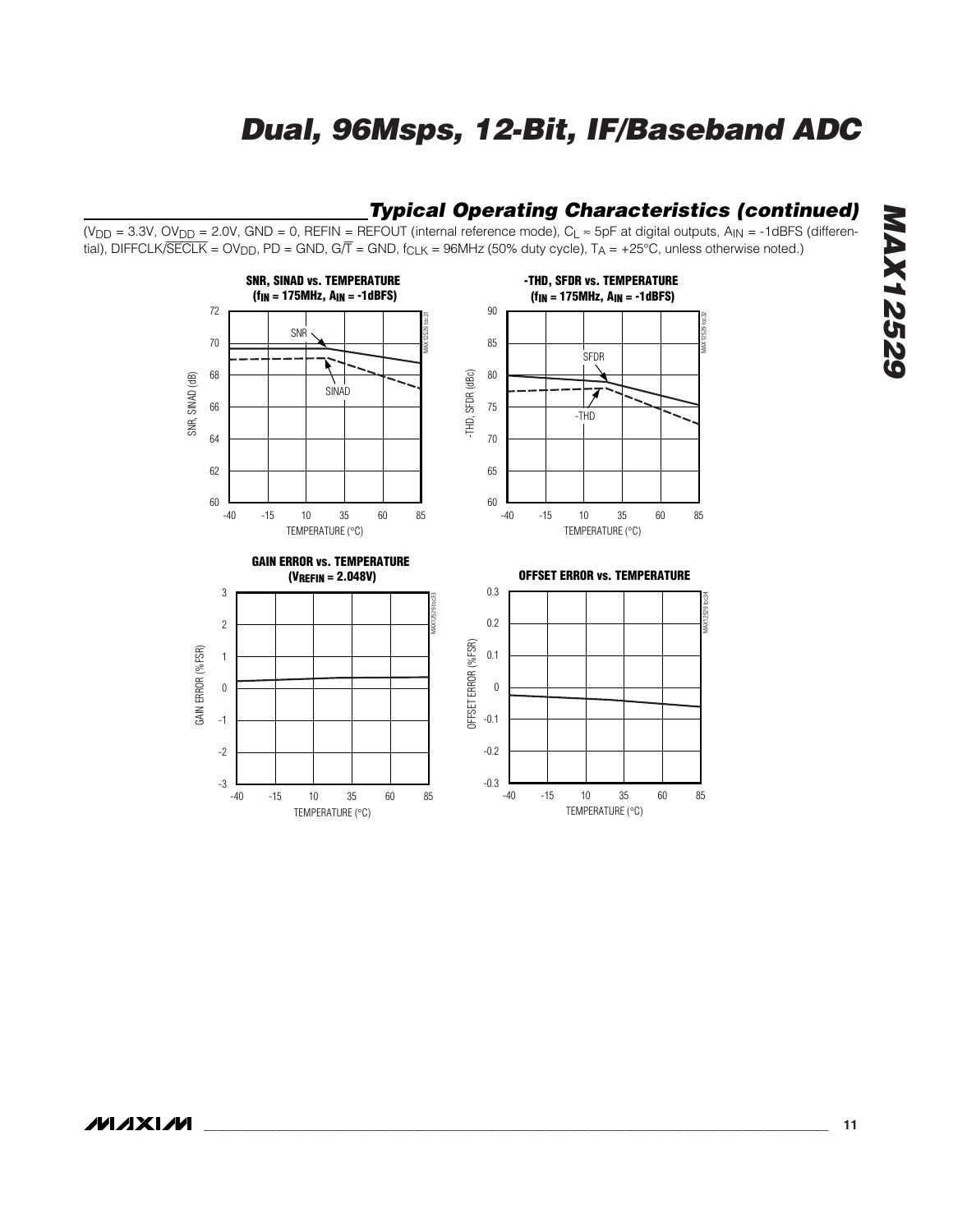### *Pin Description*

| <b>PIN</b>                | <b>NAME</b>              | <b>FUNCTION</b>                                                                                                                                                                                                                                                                                                                    |
|---------------------------|--------------------------|------------------------------------------------------------------------------------------------------------------------------------------------------------------------------------------------------------------------------------------------------------------------------------------------------------------------------------|
| 1, 4, 5, 9,<br>13, 14, 17 | <b>GND</b>               | Converter Ground. Connect all ground pins and the exposed paddle (EP) together.                                                                                                                                                                                                                                                    |
| 2                         | <b>INAP</b>              | Channel A Positive Analog Input                                                                                                                                                                                                                                                                                                    |
| 3                         | <b>INAN</b>              | Channel A Negative Analog Input                                                                                                                                                                                                                                                                                                    |
| 6                         | <b>COMA</b>              | Channel A Common-Mode Voltage I/O. Bypass COMA to GND with a 0.1µF capacitor.                                                                                                                                                                                                                                                      |
| $\overline{7}$            | <b>REFAP</b>             | Channel A Positive Reference I/O. Channel A conversion range is ±2/3 x (VREFAP - VREFAN). Bypass<br>REFAP with a 0.1µF capacitor to GND. Connect a 10µF and a 1µF bypass capacitor between REFAP<br>and REFAN. Place the 1µF REFAP-to-REFAN capacitor as close to the device as possible on the<br>same side of the PC board.      |
| 8                         | <b>REFAN</b>             | Channel A Negative Reference I/O. Channel A conversion range is $\pm$ 2/3 x (VREFAP - VREFAN). Bypass<br>REFAN with a 0.1µF capacitor to GND. Connect a 10µF and a 1µF bypass capacitor between REFAP<br>and REFAN. Place the 1µF REFAP-to-REFAN capacitor as close to the device as possible on the<br>same side of the PC board. |
| 10                        | <b>REFBN</b>             | Channel B Negative Reference I/O. Channel B conversion range is ±2/3 x (VREFBP - VREFBN). Bypass<br>REFBN with a 0.1µF capacitor to GND. Connect a 10µF and a 1µF bypass capacitor between REFBP<br>and REFBN. Place the 1µF REFBP-to-REFBN capacitor as close to the device as possible on the<br>same side of the PC board.      |
| 11                        | <b>REFBP</b>             | Channel B Positive Reference I/O. Channel B conversion range is ±2/3 x (VREFBP - VREFBN). Bypass<br>REFBP with a 0.1µF capacitor to GND. Connect a 10µF and a 1µF bypass capacitor between REFBP<br>and REFBN. Place the 1µF REFBP-to-REFBN capacitor as close to the device as possible on the<br>same side of the PC board.      |
| 12                        | <b>COMB</b>              | Channel B Common-Mode Voltage I/O. Bypass COMB to GND with a 0.1µF capacitor.                                                                                                                                                                                                                                                      |
| 15                        | <b>INBN</b>              | Channel B Negative Analog Input                                                                                                                                                                                                                                                                                                    |
| 16                        | <b>INBP</b>              | Channel B Positive Analog Input                                                                                                                                                                                                                                                                                                    |
| 18                        | DIFFCLK/<br><b>SECLK</b> | Differential/Single-Ended Input Clock Drive. This input selects between single-ended or differential clock<br>input drives.<br>$DIFFCLK/SECLK = GND$ : Selects single-ended clock input drive.<br>DIFFCLK/SECLK = OV <sub>DD</sub> : Selects differential clock input drive.                                                       |
| 19                        | <b>CLKN</b>              | Negative Clock Input. In differential clock input mode (DIFFCLK/SECLK = OV <sub>DD</sub> ), connect a differential<br>clock signal between CLKP and CLKN. In single-ended clock mode ( $DIFFCLK/\overline{SECLK} = GND$ ), apply<br>the clock signal to CLKP and connect CLKN to GND.                                              |
| 20                        | <b>CLKP</b>              | Positive Clock Input. In differential clock input mode (DIFFCLK/SECLK = OV <sub>DD</sub> ), connect a differential<br>clock signal between CLKP and CLKN. In single-ended clock mode (DIFFCLK/SECLK = GND), apply<br>the single-ended clock signal to CLKP and connect CLKN to GND.                                                |
| 21                        | DIV <sub>2</sub>         | Divide-by-Two Clock-Divider Digital Control Input. See Table 2 for details.                                                                                                                                                                                                                                                        |
| 22                        | DIV4                     | Divide-by-Four Clock-Divider Digital Control Input. See Table 2 for details.                                                                                                                                                                                                                                                       |
| $23 - 26, 61$<br>62, 63   | V <sub>DD</sub>          | Analog Power Input. Connect V <sub>DD</sub> to a 3.15V to 3.60V power supply. Bypass V <sub>DD</sub> to GND with a parallel<br>capacitor combination of ≥ 10µF and 0.1µF. Connect all V <sub>DD</sub> pins to the same potential.                                                                                                  |
| 27, 43, 60                | <b>OV<sub>DD</sub></b>   | Output-Driver Power Input. Connect OV <sub>DD</sub> to a 1.7V to V <sub>DD</sub> power supply. Bypass OV <sub>DD</sub> to GND with a<br>parallel capacitor combination of $\geq 10 \mu F$ and 0.1 $\mu F$ .                                                                                                                        |
| 28, 29, 45,<br>46         | N.C.                     | No Connection                                                                                                                                                                                                                                                                                                                      |

**MAXIM**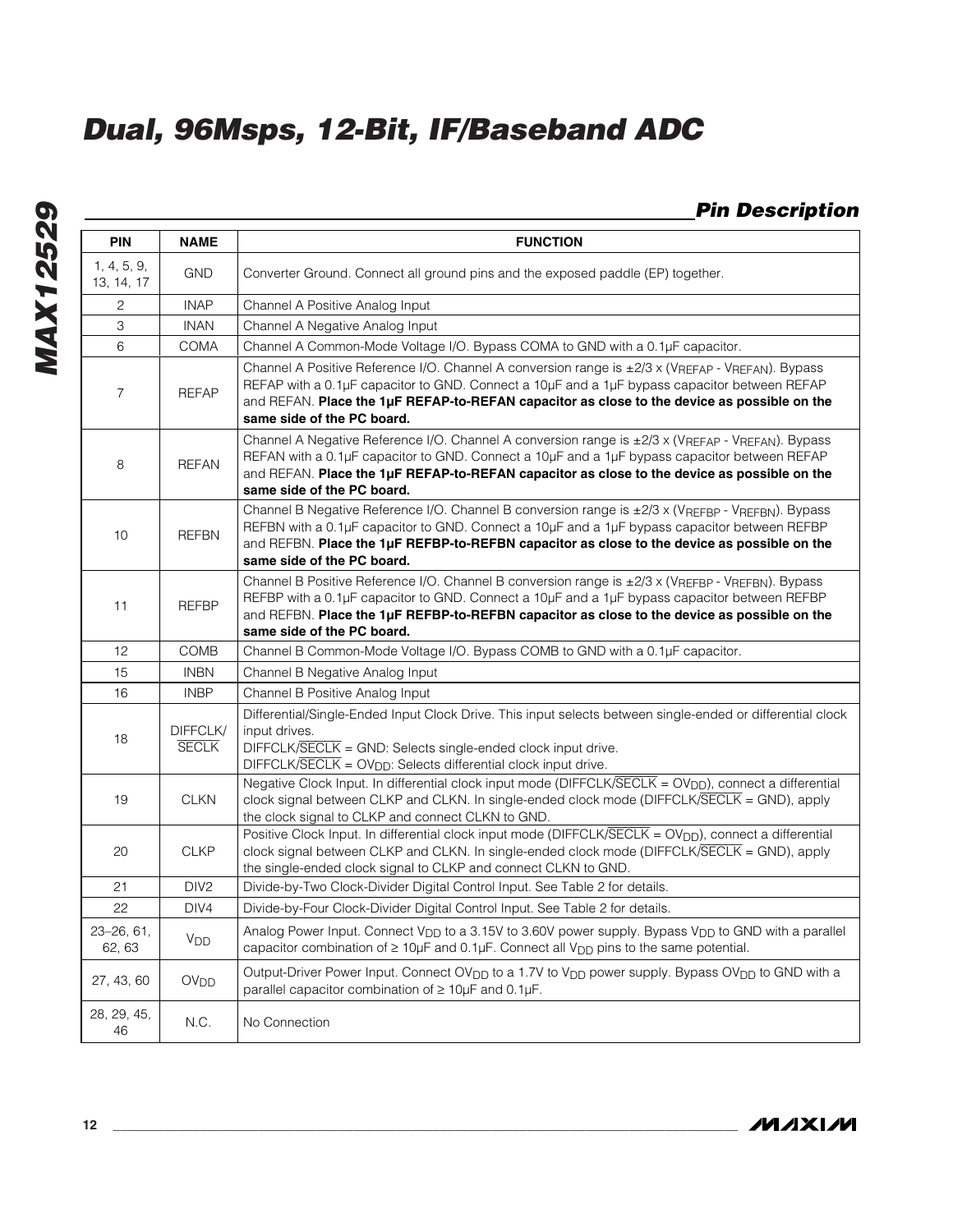## *Pin Description (continued)*

| <b>PIN</b> | <b>NAME</b>       | <b>FUNCTION</b>                                                                                                                                                                                                                                      |
|------------|-------------------|------------------------------------------------------------------------------------------------------------------------------------------------------------------------------------------------------------------------------------------------------|
| 30         | D <sub>0</sub> B  | Channel B CMOS Digital Output, Bit 0 (LSB)                                                                                                                                                                                                           |
| 31         | D <sub>1</sub> B  | Channel B CMOS Digital Output, Bit 1                                                                                                                                                                                                                 |
| 32         | D <sub>2</sub> B  | Channel B CMOS Digital Output, Bit 2                                                                                                                                                                                                                 |
| 33         | D <sub>3</sub> B  | Channel B CMOS Digital Output, Bit 3                                                                                                                                                                                                                 |
| 34         | D <sub>4</sub> B  | Channel B CMOS Digital Output, Bit 4                                                                                                                                                                                                                 |
| 35         | D <sub>5</sub> B  | Channel B CMOS Digital Output, Bit 5                                                                                                                                                                                                                 |
| 36         | D6B               | Channel B CMOS Digital Output, Bit 6                                                                                                                                                                                                                 |
| 37         | D7B               | Channel B CMOS Digital Output, Bit 7                                                                                                                                                                                                                 |
| 38         | D8B               | Channel B CMOS Digital Output, Bit 8                                                                                                                                                                                                                 |
| 39         | D <sub>9</sub> B  | Channel B CMOS Digital Output, Bit 9                                                                                                                                                                                                                 |
| 40         | D <sub>10</sub> B | Channel B CMOS Digital Output, Bit 10                                                                                                                                                                                                                |
| 41         | D11B              | Channel B CMOS Digital Output, Bit 11 (MSB)                                                                                                                                                                                                          |
| 42         | <b>DORB</b>       | Channel B Data Out-of-Range Indicator. The DORB digital output indicates when the channel B analog<br>input voltage is out of range.<br>DORB = 1: Digital outputs exceed full-scale range.<br>DORB = 0: Digital outputs are within full-scale range. |
| 44         | <b>DAV</b>        | Data-Valid Digital Output. The rising edge of DAV indicates that data is present on the digital outputs.<br>The MAX12529 evaluation kit utilizes DAV to latch data into any external back-end digital logic.                                         |
| 47         | D <sub>0</sub> A  | Channel A CMOS Digital Output, Bit 0 (LSB)                                                                                                                                                                                                           |
| 48         | D1A               | Channel A CMOS Digital Output, Bit 1                                                                                                                                                                                                                 |
| 49         | D <sub>2</sub> A  | Channel A CMOS Digital Output, Bit 2                                                                                                                                                                                                                 |
| 50         | D <sub>3</sub> A  | Channel A CMOS Digital Output, Bit 3                                                                                                                                                                                                                 |
| 51         | D <sub>4</sub> A  | Channel A CMOS Digital Output, Bit 4                                                                                                                                                                                                                 |
| 52         | D <sub>5</sub> A  | Channel A CMOS Digital Output, Bit 5                                                                                                                                                                                                                 |
| 53         | D <sub>6</sub> A  | Channel A CMOS Digital Output, Bit 6                                                                                                                                                                                                                 |
| 54         | D7A               | Channel A CMOS Digital Output, Bit 7                                                                                                                                                                                                                 |
| 55         | D <sub>8</sub> A  | Channel A CMOS Digital Output, Bit 8                                                                                                                                                                                                                 |
| 56         | D <sub>9</sub> A  | Channel A CMOS Digital Output, Bit 9                                                                                                                                                                                                                 |
| 57         | D <sub>10</sub> A | Channel A CMOS Digital Output, Bit 10                                                                                                                                                                                                                |
| 58         | D <sub>1</sub> 1A | Channel A CMOS Digital Output, Bit 11 (MSB)                                                                                                                                                                                                          |
| 59         | <b>DORA</b>       | Channel A Data Out-of-Range Indicator. The DORA digital output indicates when the channel A analog<br>input voltage is out of range.<br>DORA = 1: Digital outputs exceed full-scale range.<br>DORA = 0: Digital outputs are within full-scale range. |
| 64         | G/T               | Output Format Select Digital Input.<br>$G/\overline{T}$ = GND: Two's-complement output format selected.<br>$G/\overline{T}$ = OV <sub>DD</sub> : Gray-code output format selected.                                                                   |
| 65         | PD                | Power-Down Digital Input.<br>PD = GND: ADCs are fully operational.<br>$PD = OV_{DD}$ : ADCs are powered down.                                                                                                                                        |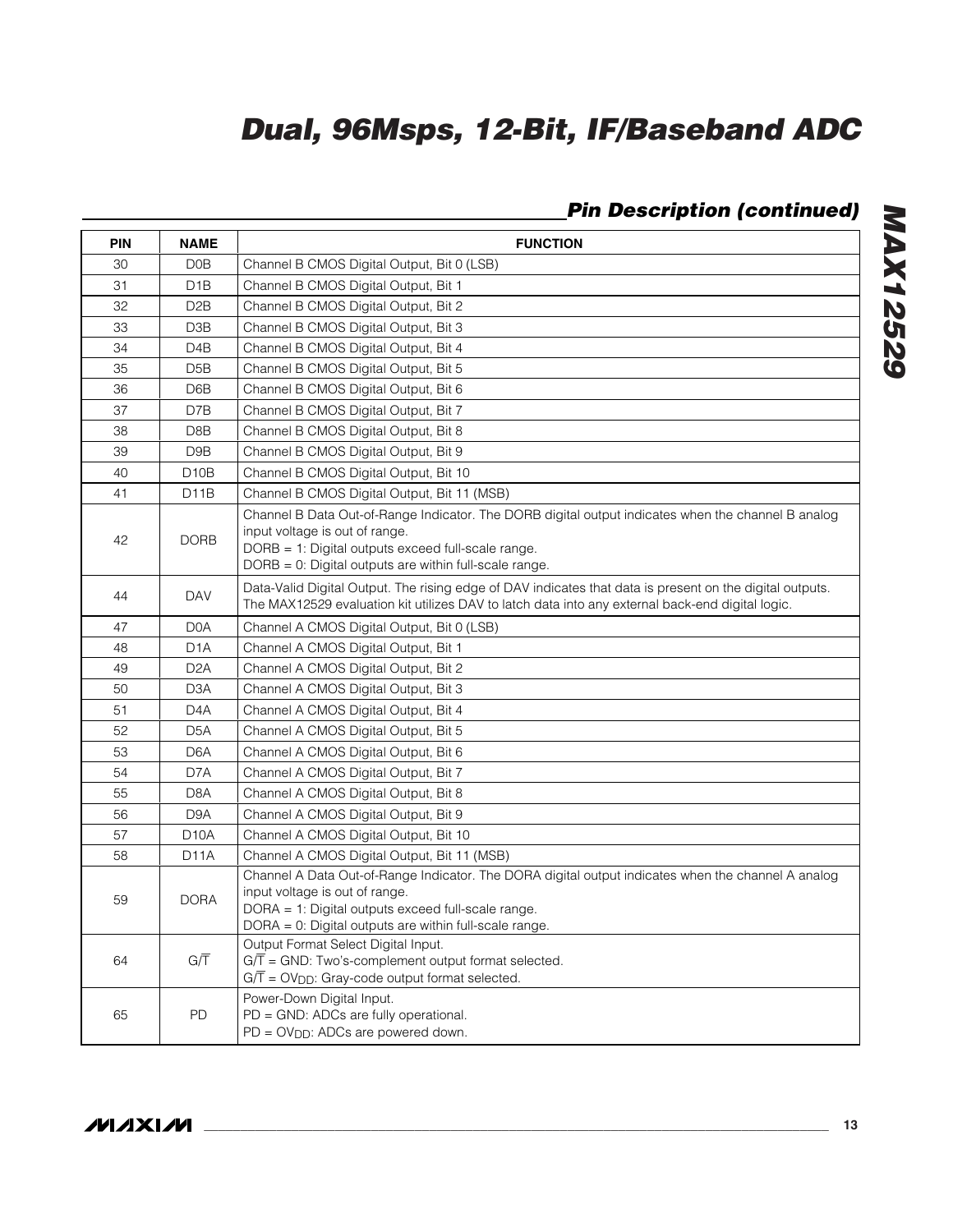### *Pin Description (continued)*

| <b>PIN</b> | <b>NAME</b>   | <b>FUNCTION</b>                                                                                                                                                                                                                                                                                                                                                                                                                                                                                                                                                                            |
|------------|---------------|--------------------------------------------------------------------------------------------------------------------------------------------------------------------------------------------------------------------------------------------------------------------------------------------------------------------------------------------------------------------------------------------------------------------------------------------------------------------------------------------------------------------------------------------------------------------------------------------|
| 66         | <b>SHREF</b>  | Shared Reference Digital Input.<br>$SHREF = V_{DD}$ : Shared reference enabled.<br>SHREF = GND: Shared reference disabled.<br>When sharing the reference, externally connect REFAP and REFBP together to ensure that VREFAP<br>equals VREFBP. Similarly, when sharing the reference, externally connect REFAN to REFBN together to<br>ensure that $V_{REFAN} = V_{REFBN}$ .                                                                                                                                                                                                                |
| 67         | <b>REFOUT</b> | Internal Reference Voltage Output. The REFOUT output voltage is 2.048V and REFOUT can deliver 1mA.<br>For internal reference operation, connect REFOUT directly to REFIN or use a resistive divider from<br>REFOUT to set the voltage at REFIN. Bypass REFOUT to GND with $a \ge 0.1 \mu F$ capacitor.<br>For external reference operation, REFOUT is not required and must be bypassed to GND with $a \ge 0.1 \mu F$<br>capacitor.                                                                                                                                                        |
| 68         | <b>REFIN</b>  | Single-Ended Reference Analog Input. For internal reference and buffered external reference operation,<br>apply a 0.7V to 2.3V DC reference voltage to REFIN. <b>Bypass REFIN to GND with a 4.7µF capacitor.</b><br>Within its specified operating voltage, REFIN has $a > 50M\Omega$ input impedance, and the differential<br>reference voltage ( $V_{REF}$ p - $V_{REF}$ N) is generated from REFIN. For unbuffered external reference<br>operation, connect REFIN to GND. In this mode REF_P, REF_N, and COM_ are high-impedance inputs<br>that accept the external reference voltages. |
|            | EP            | Exposed Paddle. EP is internally connected to GND. Externally connect EP to GND to achieve specified<br>dynamic performance.                                                                                                                                                                                                                                                                                                                                                                                                                                                               |



*Figure 1. Pipeline Architecture—Stage Blocks*

### *Detailed Description*

The MAX12529 uses a 10-stage, fully differential, pipelined architecture (Figure 1) that allows for highspeed conversion while minimizing power consumption. Samples taken at the inputs move progressively through the pipeline stages every half clock cycle. From input to output the total latency is 8 clock cycles.

Each pipeline converter stage converts its input voltage to a digital output code. At every stage, except the last, the error between the input voltage and the digital output code is multiplied and passed along to the next pipeline stage. Digital error correction compensates for ADC comparator offsets in each pipeline stage and ensures no missing codes. Figure 2 shows the MAX12529 functional diagram.

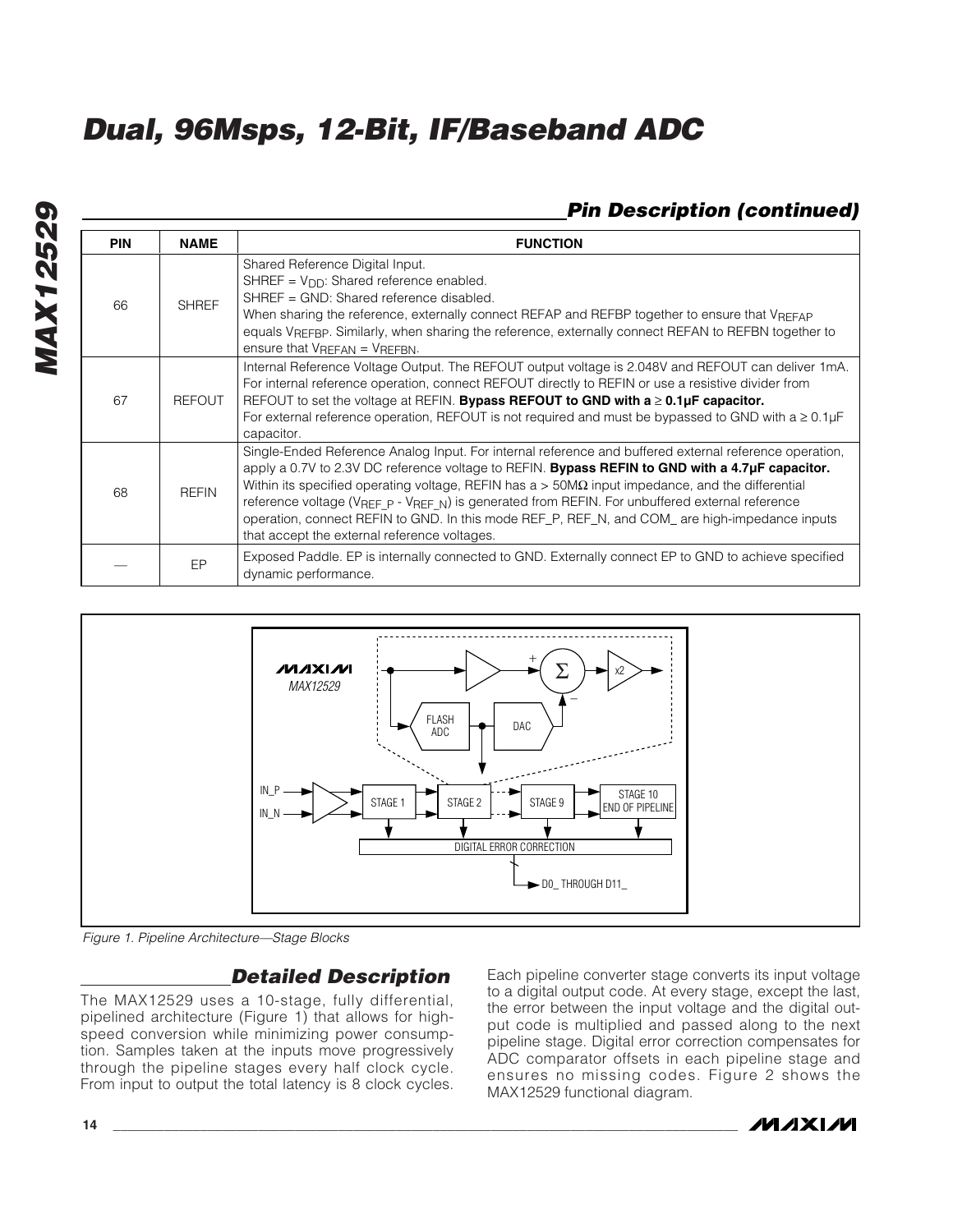

*Figure 2. Functional Diagram*

*MAX12529*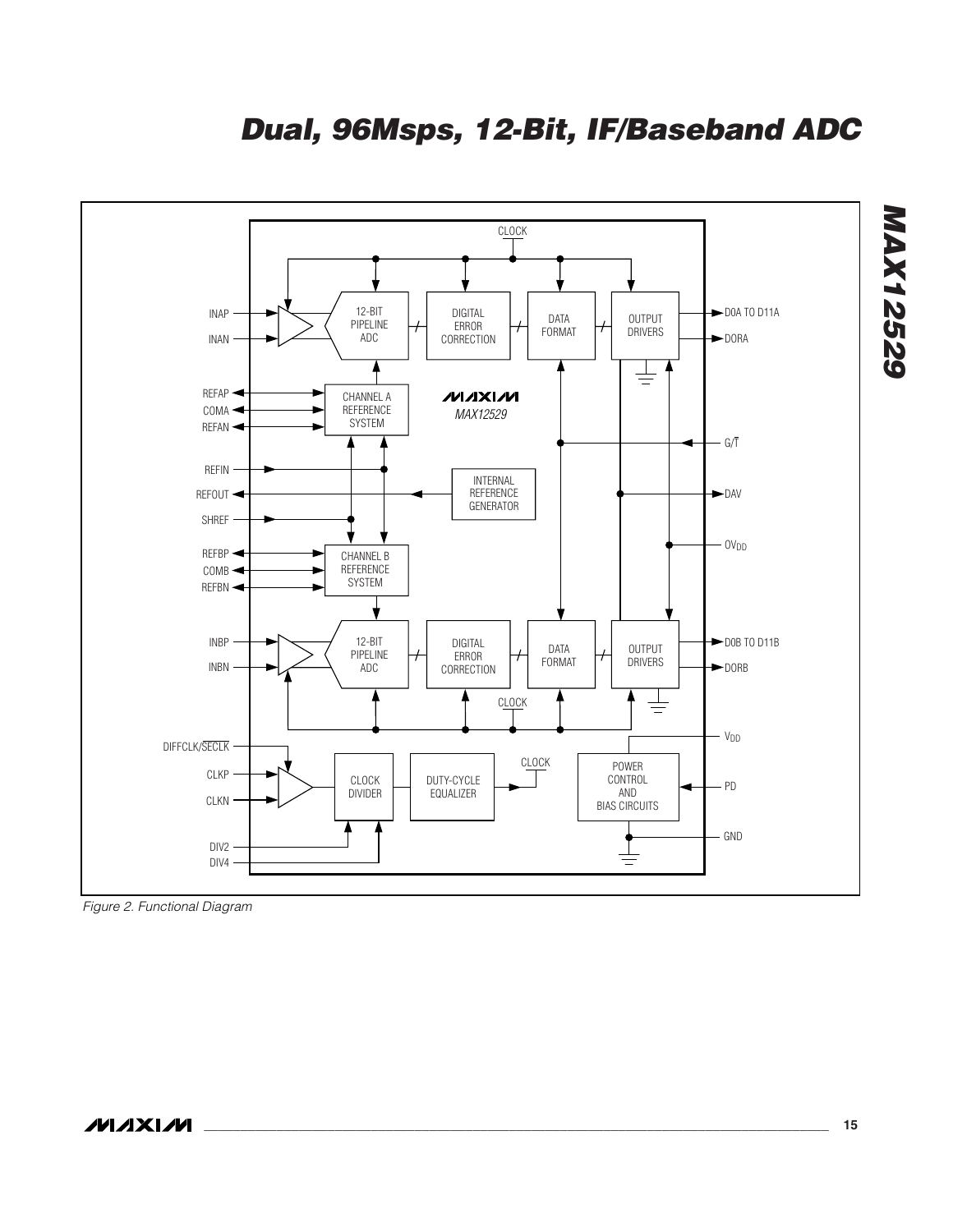

*Figure 3. Internal T/H Circuit*

#### *Analog Inputs and Input Track-and-Hold (T/H) Amplifier*

Figure 3 displays a simplified functional diagram of the input T/H circuit. This input T/H circuit allows for high analog input frequencies of 175MHz and beyond and supports a  $V_{DD}$  / 2 common-mode input voltage.

The MAX12529 sampling clock controls the switchedcapacitor input T/H architecture (Figure 3) allowing the analog input signals to be stored as charge on the sampling capacitors. These switches are closed (track mode) when the sampling clock is high and open (hold mode) when the sampling clock is low (Figure 4). The analog input signal source must be able to provide the dynamic currents necessary to charge and discharge the sampling capacitors. To avoid signal degradation, these capacitors must be charged to one-half LSB accuracy within one-half of a clock cycle. The analog input of the MAX12529 supports differential or singleended input drive. For optimum performance with differential inputs, balance the input impedance of IN\_P and IN\_N and set the common-mode voltage to mid-supply ( $V_{\text{DD}}$  / 2). The MAX12529 provides the optimum common-mode voltage of  $V_{DD}$  / 2 through the COM output when operating in internal reference mode and buffered external reference mode. This COM output voltage can be used to bias the input network as shown in Figures 9, 10, and 11.

#### *Reference Output*

An internal bandgap reference is the basis for all the internal voltages and bias currents used in the

| <b>VREFIN</b>                            | <b>REFERENCE MODE</b>                                                                                                                                                                                                               |  |  |
|------------------------------------------|-------------------------------------------------------------------------------------------------------------------------------------------------------------------------------------------------------------------------------------|--|--|
| 35% VREFOUT<br>to 100%<br><b>VREFOUT</b> | Internal Reference Mode.<br>REFIN is driven by REFOUT either through a<br>direct short or a resistive divider.<br>$V_{COM} = V_{DD}/2$<br>$V_{REF}$ $p = V_{DD}/2 + 3/8 \times V_{REFIN}$<br>VREF $N = VDD / 2 - 3/8 \times VREFIN$ |  |  |
| 0.7V to 2.3V                             | Buffered External Reference Mode.<br>An external 0.7V to 2.3V reference voltage is<br>applied to REFIN.<br>$V_{COM} = V_{DD} / 2$<br>$V$ REF P = $V$ DD / 2 + 3/8 x $V$ REFIN<br>$V_{REF\_N}$ = $V_{DD}$ / 2 - 3/8 x $V_{REFIN}$    |  |  |
| < 0.5V                                   | Unbuffered External Reference Mode.<br>REF P, REF N, and COM are driven by<br>external reference sources. The full-scale<br>analog input range is $\pm$ (VREF P - VREF N) $\times$ 2/3.                                             |  |  |

#### **Table 1. Reference Modes**

MAX12529. The power-down logic input (PD) enables and disables the reference circuit. REFOUT has approximately 17k $\Omega$  to GND when the MAX12529 is powered down. The reference circuit requires 10ms to power up and settle to its final value when power is applied to the MAX12529 or when PD transitions from high to low.

The internal bandgap reference produces a buffered reference voltage of 2.048V  $\pm$ 1% at the REFOUT pin with a ±50ppm/<sup>°</sup>C temperature coefficient. Connect an external  $\geq 0.1$ µF bypass capacitor from REFOUT to GND for stability. REFOUT sources up to 1mA and sinks up to 0.1mA for external circuits with a 35mV/mA load regulation. Short-circuit protection limits IREFOUT to a 2.1mA source current when shorted to GND and a 0.24mA sink current when shorted to  $V_{DD}$ . Similar to REFOUT, REFIN should be bypassed with a 4.7µF capacitor to GND.

#### *Reference Configurations*

The MAX12529 full-scale analog input range is  $\pm 2/3$  x VREF with a V<sub>DD</sub> / 2  $\pm$ 0.5V common-mode input range. VREF is the voltage difference between REFAP (REFBP) and REFAN (REFBN). The MAX12529 provides three modes of reference operation. The voltage at REFIN (VREFIN) selects the reference operation mode (Table 1).

Connect REFOUT to REFIN either with a direct short or through a resistive divider to enter internal reference mode. COM\_, REF\_P, and REF\_N are low-impedance outputs with  $V_{COM} = V_{DD} / 2$ , VREF P = V<sub>DD</sub> / 2 + 3/8 x VREFIN, and VREF N = V<sub>DD</sub> / 2 - 3/8 x VREFIN. Bypass REF\_P, REF\_N, and COM\_ each with a 0.1µF capacitor to GND. Bypass REF\_P to REF\_N with a 10µF capacitor.

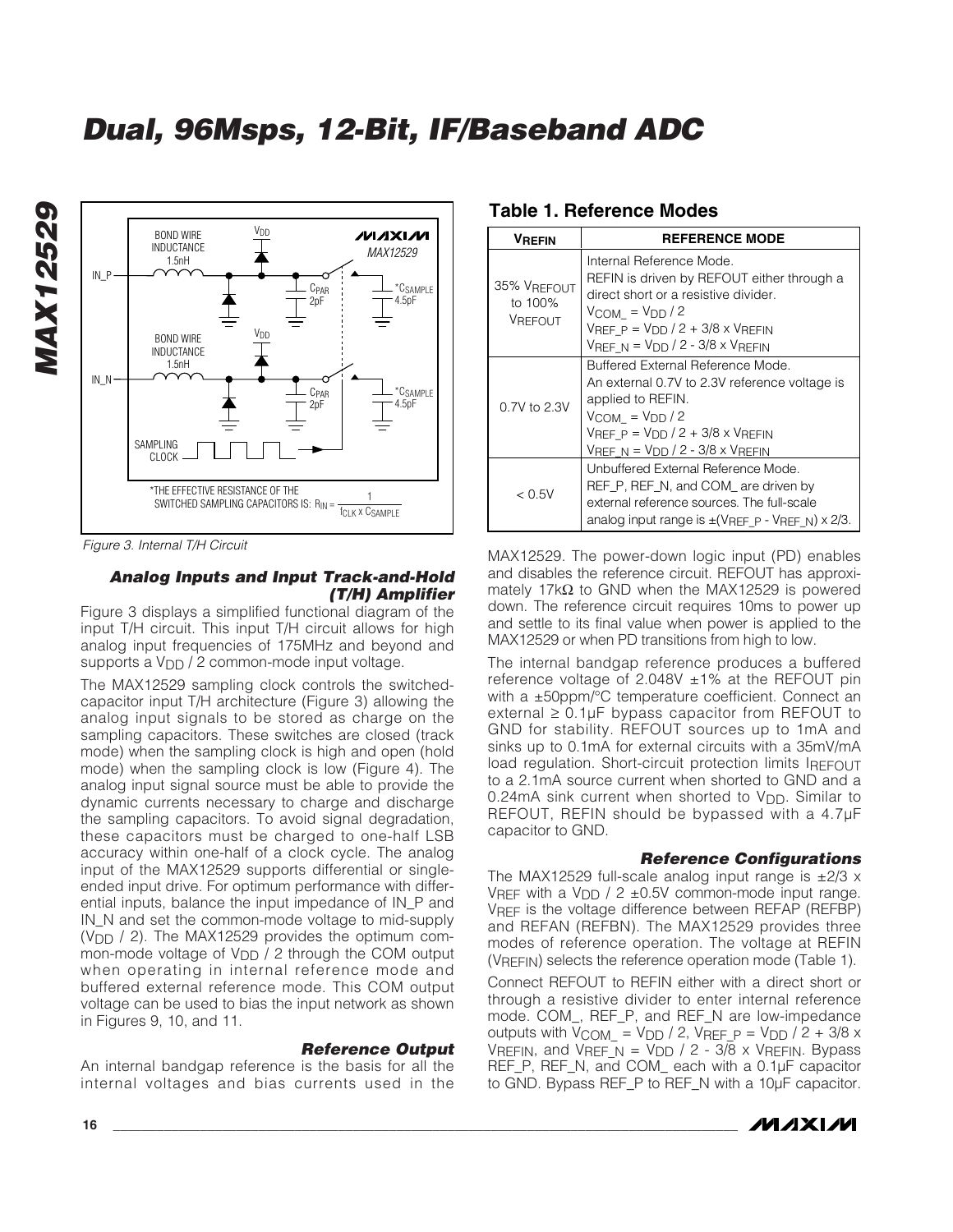Bypass REFIN and REFOUT to GND with a 0.1µF capacitor. The REFIN input impedance is very large ( $> 50M\Omega$ ). When driving REFIN through a resistive divider, use resistances  $\geq 10k\Omega$  to avoid loading REFOUT.

Buffered external reference mode is virtually identical to the internal reference mode except that the reference source is derived from an external reference and not the MAX12529's internal bandgap reference. In buffered external reference mode, apply a stable reference voltage source between 0.7V to 2.3V at REFIN. Pins COM\_, REF\_P, and REF\_N are low-impedance outputs with  $V_{\text{COM}} = V_{\text{DD}} / 2$ , VREF  $P = V_{\text{DD}} / 2 + 3/8$  x VREFIN, and VREF  $N = VDD / 2 - 3/8 \times VREFIN$ . Bypass REF\_P, REF\_N, and COM\_ each with a 0.1µF capacitor to GND. Bypass REF\_P to REF\_N with a 10µF capacitor.

Connect REFIN to GND to enter unbuffered external reference mode. Connecting REFIN to GND deactivates the on-chip reference buffers for COM\_, REF\_P, and REF\_N. With their buffers deactivated, COM\_, REF\_P, and REF\_N become high-impedance inputs and must be driven with separate, external reference sources. Drive V<sub>COM</sub> to V<sub>DD</sub> / 2 ±5%, and drive REF\_P and REF\_N so  $V_{COM} = (V_{REF\_P_{+}} V_{REF\_N_{-}})/2$ . The analog input range is ±(VREF\_P\_ - VREF\_N) x 2/3. Bypass REF\_P, REF\_N, and COM\_ each with a 0.1µF capacitor to GND. Bypass REF\_P to REF\_N with a 10µF capacitor.

For all reference modes, bypass REFOUT with a 0.1µF and REFIN with a 4.7µF capacitor to GND.

The MAX12529 also features a shared reference mode, in which the user can achieve better channel-to-channel matching. When sharing the reference (SHREF = VDD), externally connect REFAP and REFBP together to ensure that  $V_{REFAP} = V_{REFBP}$ . Similarly, when sharing the reference, externally connect REFAN to REFBN together to ensure that VREFAN = VREFBN.

Connect SHREF to GND to disable the shared reference mode of the MAX12529. In this independent reference mode, a better channel-to-channel isolation is achieved.

For detailed circuit suggestions and how to drive the ADC in buffered/unbuffered external reference mode, see the *Applications Information* section.

#### *Clock Duty-Cycle Equalizer*

The MAX12529 has an internal clock duty-cycle equalizer, which makes the converter insensitive to the duty cycle of the signal applied to CLKP and CLKN. The converters allow clock duty-cycle variations from 25% to 75% without negatively impacting the dynamic performance.

The clock duty-cycle equalizer uses a delay-locked loop (DLL) to create internal timing signals that are

**MAXIM** 

duty-cycle independent. Due to this DLL, the MAX12529 requires approximately 100 clock cycles to acquire and lock to new clock frequencies.

*Clock Input and Clock Control Lines* The MAX12529 accepts both differential and singleended clock inputs with a wide 25% to 75% input clock duty cycle. For single-ended clock input operation, connect DIFFCLK/SECLK and CLKN to GND. Apply an external single-ended clock signal to CLKP. To reduce clock jitter, the external single-ended clock must have sharp falling edges. For differential clock input operation, connect DIFFCLK/SECLK to OV<sub>DD</sub>. Apply an external differential clock signal to CLKP and CLKN. Consider the clock input as an analog input and route it away from any other analog inputs and digital signal lines. CLKP and CLKN enter high impedance when the MAX12529 is powered down (Figure 4).

Low clock jitter is required for the specified SNR performance of the MAX12529. The analog inputs are sampled on the falling (rising) edge of CLKP (CLKN), requiring this edge to have the lowest possible jitter. Jitter limits the maximum SNR performance of any ADC according to the following relationship:

$$
SNR = 20 \times \log \left( \frac{1}{2 \times \pi \times f_{\text{IN}} \times t_{\text{J}}} \right)
$$

where f<sub>IN</sub> represents the analog input frequency and t<sub>J</sub> is the total system clock jitter. Clock jitter is especially critical for undersampling applications. For instance, assuming that clock jitter is the only noise source, to obtain the specified 69.5dB of SNR with an input frequency of 175MHz, the system must have less than 0.31ps of clock jitter. However, in reality there are other noise sources such as thermal noise and quantization noise that contribute to the system noise requiring the clock jitter to be less than 0.2ps to obtain the specified 69.5dB of SNR at 175MHz.

#### *Clock-Divider Control Inputs (DIV2, DIV4)*

The MAX12529 features three different modes of sampling/clock operation (see Table 2). Pulling both control lines low, the clock-divider function is disabled and the converters sample at full clock speed. Pulling DIV4 low and DIV2 high enables the divide-by-two feature, which sets the sampling speed to one-half the selected clock frequency. In divide-by-four mode, the converter sampling speed is set to one-fourth the clock speed of the MAX12529. Divide-by-four mode is achieved by applying a high level to DIV4 and a low level to DIV2. The option to select either one-half or one-fourth of the clock speed for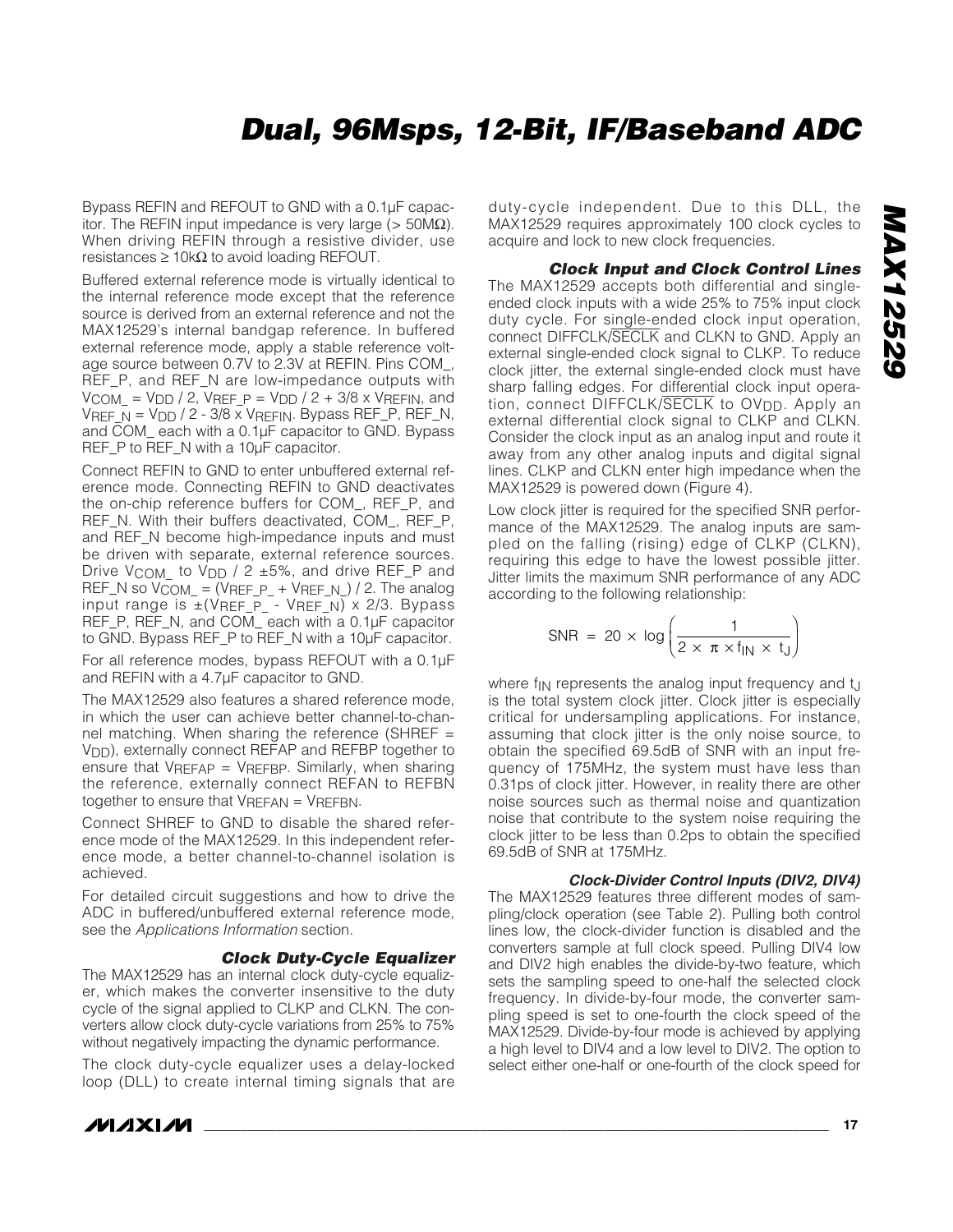

*Figure 4. Simplified Clock Input Circuit*

*MAX12529*

**MAX12529** 

sampling provides design flexibility, relaxes clock requirements, and can minimize clock jitter.

#### *System Timing Requirements*

Figure 5 shows the timing relationship between the clock, analog inputs, DAV indicator, DOR\_ indicators, and the resulting output data. The analog input is sampled on the falling (rising) edge of CLKP (CLKN) and the resulting data appears at the digital outputs 8 clock cycles later.

The DAV indicator is synchronized with the digital output and optimized for use in latching data into digital back-end circuitry. Alternatively, digital back-end cir-

| DIV4 | DIV <sub>2</sub> | <b>FUNCTION</b>                                            |
|------|------------------|------------------------------------------------------------|
|      |                  | Clock Divider Disabled<br>$f$ SAMPLE = $f$ CLK             |
|      |                  | Divide-by-Two Clock Divider<br>$f_{SAMPLE} = f_{CLK} / 2$  |
|      |                  | Divide-by-Four Clock Divider<br>$f_{SAMPLE} = f_{CLK} / 4$ |

#### **Table 2. Clock-Divider Control Inputs**

cuitry can be latched with the rising edge of the conversion clock (CLKP - CLKN).

1 1 Not Allowed

#### *Data-Valid Output*

/VI /I X I /VI

DAV is a single-ended version of the input clock that is compensated to correct for any input clock duty-cycle variations. The MAX12529 output data changes on the falling edge of DAV, and DAV rises once the output data is valid. The falling edge of DAV is synchronized to have a 5.8ns delay from the falling edge of the input clock. Output data at D0A/B–D11A/B and DORA/B are valid from 3.6ns before the rising edge of DAV to 3.55ns after the rising edge of DAV.

DAV enters high impedance when the MAX12529 is powered down (PD = OVDD). DAV enters its highimpedance state 10ns after the rising edge of PD and becomes active again 10ns after PD transitions low.

DAV can sink and source 600µA and has three times the driving capabilities of D0A/B–D11A/B and DORA/B. DAV is typically used to latch the MAX12529 output data into an external digital back-end circuit. Keep the capacitive load on DAV as low as possible (< 15pF) to avoid large digital currents feeding back into the analog portion of the MAX12529, thereby degrading its dynamic performance. Buffering DAV externally isolates it from heavy



*Figure 5. System Timing Diagram*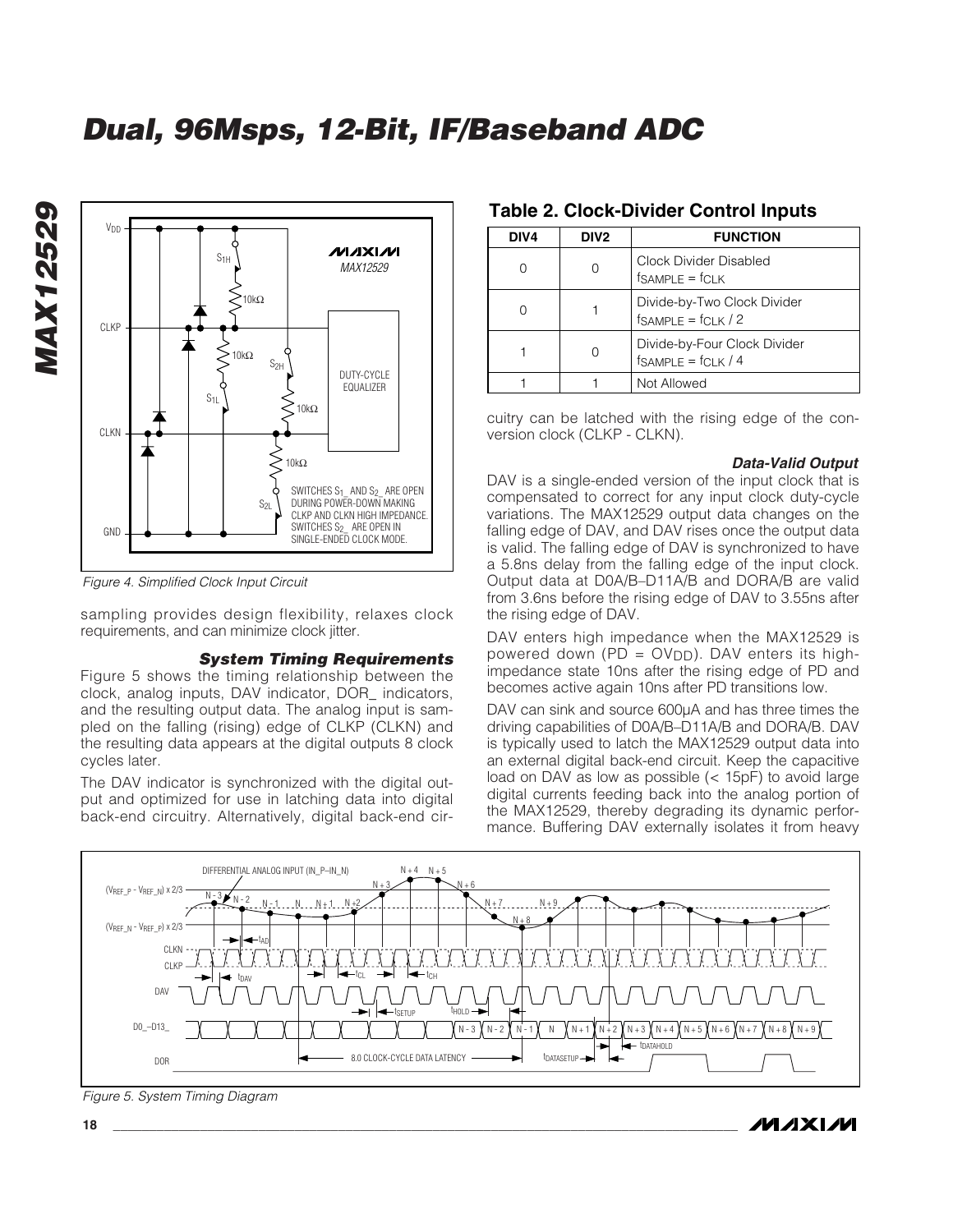capacitive loads. Refer to the MAX12529 EV kit schematic for recommendations of how to drive the DAV signal through an external buffer.

#### *Data Out-of-Range Indicator*

The DORA and DORB digital outputs indicate when the analog input voltage is out of range. When DOR\_ is high, the analog input is out of range. When DOR\_ is low, the analog input is within range. The valid differential input range is from (VREF\_P - VREF\_N) x 2/3 to (VREF\_N - VREF P)  $\times$  2/3. Signals outside of this valid differential range cause DOR\_ to assert high as shown in Table 1.

DOR is synchronized with DAV and transitions along with the output data D11\_–D0\_. There is an 8 clockcycle latency in the DOR function as is with the output data (Figure 5). DOR\_ is high impedance when the MAX12529 is in power-down (PD = high). DOR\_ enters a high-impedance state within 10ns after the rising edge of PD and becomes active 10ns after PD's falling edge.

*Digital Output Data and Output Format Selection* The MAX12529 provides two 12-bit, parallel, tri-state output buses. D0A/B–D11A/B and DORA/B update on

#### **Table 3. Output Codes vs. Input Voltage**

the falling edge of DAV and are valid on the rising edge of DAV.

The MAX12529 output data format is either Gray code or two's complement depending on the logic input  $G/\overline{T}$ . With G/ $\overline{T}$  high, the output data format is Gray code. With  $G/\overline{T}$  low, the output data format is set to two's complement. See Figure 8 for a binary-to-Gray and Gray-tobinary code conversion example.

The following equations, Table 3, Figure 6, and Figure 7 define the relationship between the digital output and the analog input.

Gray Code (G $\overline{T}$  = 1):

$$
V_{IN\_P} - V_{IN\_N} = 2/3 \times (V_{REF\_P} - V_{REF\_N}) \times 2 \times (CODE_{10} - 2048) / 4096
$$

Two's Complement  $(G/\overline{T} = 0)$ :

$$
V_{IN\_P} - V_{IN\_N} = 2/3 \times (V_{REF\_P} - V_{REF\_N}) \times 2 \times \text{CODE}_{10} / 4096
$$

where CODE<sub>10</sub> is the decimal equivalent of the digital output code as shown in Table 3.

| <b>GRAY-CODE OUTPUT CODE</b><br>$(G/\overline{T} = 1)$ |              | <b>TWO'S-COMPLEMENT OUTPUT CODE</b><br>$(G/\overline{T}=0)$                         |                                                                                                          |                                       |                |                                                                              |                                                                                                          |                                                                      |
|--------------------------------------------------------|--------------|-------------------------------------------------------------------------------------|----------------------------------------------------------------------------------------------------------|---------------------------------------|----------------|------------------------------------------------------------------------------|----------------------------------------------------------------------------------------------------------|----------------------------------------------------------------------|
| <b>BINARY</b><br>D11A-D0A<br><b>D11B-D0B</b>           | <b>DOR</b>   | <b>HEXADECIMAL</b><br><b>EQUIVALENT</b><br><b>OF</b><br>D11A-D0A<br><b>D11B-D0B</b> | <b>DECIMAL</b><br><b>EQUIVALENT</b><br><b>OF</b><br>D11A-D0A<br><b>D11B-D0B</b><br>(CODE <sub>10</sub> ) | <b>BINARY</b><br>D11A-D0A<br>D11B-D0B | <b>DOR</b>     | <b>HEXADECIMAL</b><br><b>EQUIVALENT</b><br><b>OF</b><br>D11A-D0A<br>D11B-D0B | <b>DECIMAL</b><br><b>EQUIVALENT</b><br><b>OF</b><br>D11A-D0A<br><b>D11B-D0B</b><br>(CODE <sub>10</sub> ) | $V_{IN}P - V_{IN}N$<br>$V_{REF\_P} = 2.418V$<br>$V_{REF}$ N = 0.882V |
| 1000 0000 0000                                         | 1            | 0x800                                                                               | $+4095$                                                                                                  | 0111 1111 1111                        | 1              | 0x7FF                                                                        | $+2047$                                                                                                  | $> +1.0235V$<br>(DATA OUT OF<br>RANGE)                               |
| 1000 0000 0000                                         | $\Omega$     | 0x800                                                                               | $+4095$                                                                                                  | 0111 1111 1111                        | $\Omega$       | 0x7FF                                                                        | $+2047$                                                                                                  | $+1.0235V$                                                           |
| 1000 0000 0001                                         | $\Omega$     | 0x801                                                                               | $+4094$                                                                                                  | 0111 1111 1110                        | $\Omega$       | 0x7FE                                                                        | $+2046$                                                                                                  | $+1.0230V$                                                           |
|                                                        |              |                                                                                     |                                                                                                          |                                       |                |                                                                              |                                                                                                          |                                                                      |
| 1100 0000 0011                                         | $\Omega$     | 0xC03                                                                               | $+2050$                                                                                                  | 0000 0000 0010                        | $\Omega$       | 0x002                                                                        | $+2$                                                                                                     | $+0.0010V$                                                           |
| 1100 0000 0001                                         | $\mathbf{0}$ | 0xC01                                                                               | $+2049$                                                                                                  | 0000 0000 0001                        | $\overline{0}$ | 0x001                                                                        | $+1$                                                                                                     | $+0.0005V$                                                           |
| 1100 0000 0000                                         | $\mathbf{0}$ | 0xC00                                                                               | $+2048$                                                                                                  | 0000 0000 0000                        | $\Omega$       | 0x000                                                                        | $\mathbf{0}$                                                                                             | $+0.0000V$                                                           |
| 0100 0000 0000                                         | $\mathbf{0}$ | 0x400                                                                               | $+2047$                                                                                                  | 1111 1111 1111                        | $\overline{O}$ | 0xFFF                                                                        | $-1$                                                                                                     | $-0.0005V$                                                           |
| 0100 0000 0001                                         | $\mathbf{0}$ | 0x401                                                                               | $+2046$                                                                                                  | 1111 1111 1110                        | $\Omega$       | 0xFFE                                                                        | $-2$                                                                                                     | $-0.0010V$                                                           |
|                                                        |              |                                                                                     |                                                                                                          |                                       |                |                                                                              |                                                                                                          |                                                                      |
| 0000 0000 0001                                         | $\Omega$     | 0x001                                                                               | $+1$                                                                                                     | 1000 0000 0001                        | $\Omega$       | 0x801                                                                        | $-2047$                                                                                                  | $-1.0235V$                                                           |
| 0000 0000 0000                                         | $\Omega$     | 0x000                                                                               | $\overline{0}$                                                                                           | 1000 0000 0000                        | $\Omega$       | 0x800                                                                        | $-2048$                                                                                                  | $-1.0240V$                                                           |
| 0000 0000 0000                                         | 1            | 0x000                                                                               | 0                                                                                                        | 1000 0000 0000                        | 1              | 0x800                                                                        | $-2048$                                                                                                  | $< -1.0240V$<br>(DATA OUT OF<br>RANGE)                               |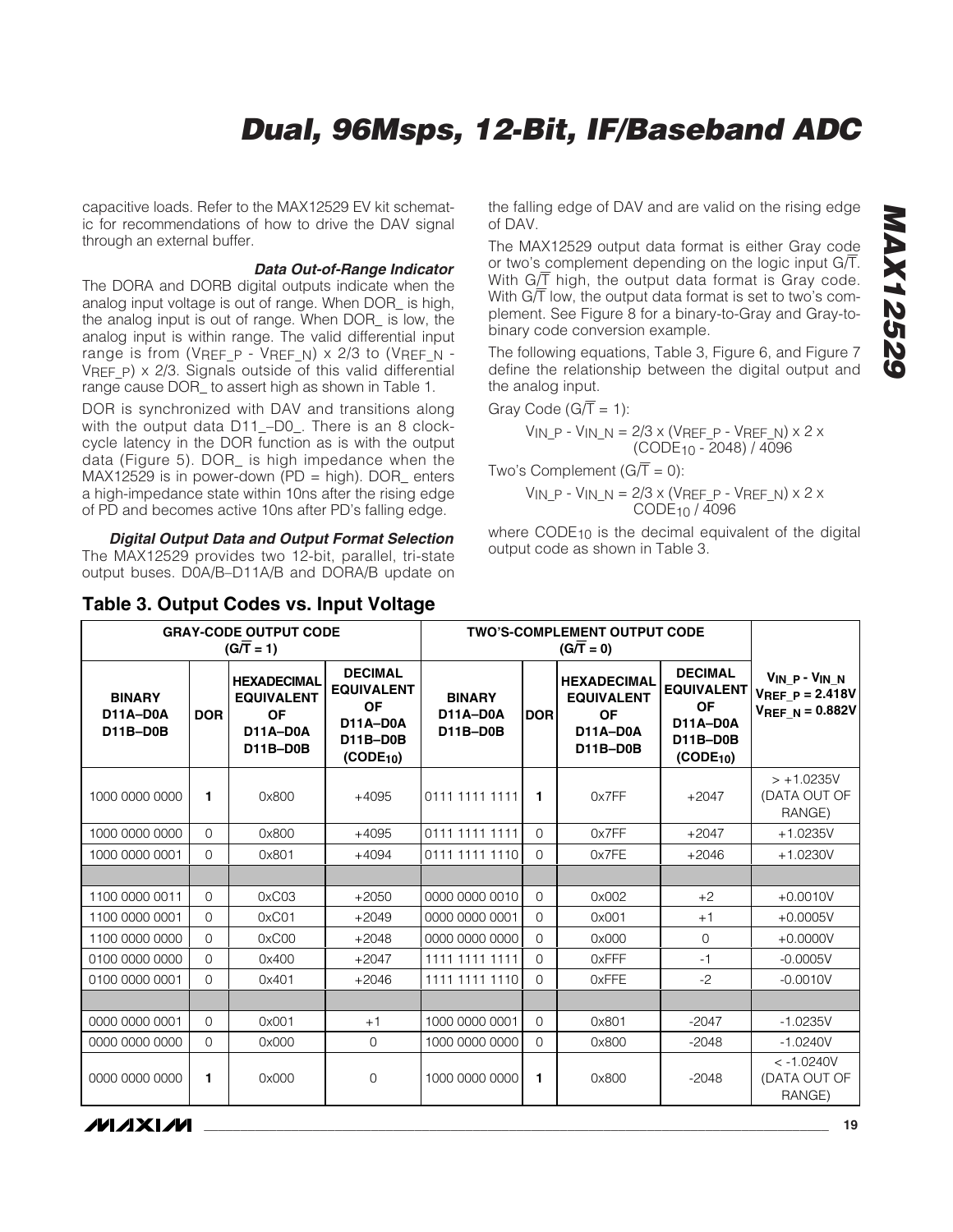

*Figure 6. Two's-Complement Transfer Function (G/*T *= 0)*

The digital outputs D0A/B–D11A/B are high impedance when the MAX12529 is in power-down (PD = 1) mode. D0A/B–D11A/B enter this state 10ns after the rising edge of PD and become active again 10ns after PD transitions low.

Keep the capacitive load on the MAX12529 digital outputs D0A/B–D11A/B as low as possible (< 15pF) to avoid large digital currents feeding back into the analog portion of the MAX12529 and degrading its dynamic performance. Adding external digital buffers on the digital outputs helps isolate the MAX12529 from heavy capacitive loads. To improve the dynamic performance of the MAX12529, add 220Ω resistors in series with the digital outputs close to the MAX12529. Refer to the MAX12529 EV kit schematic for guidelines of how to drive the digital outputs through 220 $\Omega$  series resistors and external digital output buffers.

#### *Power-Down Input*

The MAX12529 has two power modes that are controlled with a power-down digital input (PD). With PD low, the MAX12529 is in its normal operating mode. With PD high, the MAX12529 is in power-down mode.

The power-down mode allows the MAX12529 to efficiently use power by transitioning to a low-power state when conversions are not required. Additionally, the MAX12529 parallel output bus goes high-impedance in power-down mode, allowing other devices on the bus to be accessed.



*Figure 7. Gray-Code Transfer Function (G/*T *= 1)*

In power-down mode all internal circuits are off, the analog supply current reduces to less than 100µA, and the digital supply current reduces to less than 1µA. The following list shows the state of the analog inputs and digital outputs in power-down mode:

- 1) INAP/B and INAN/B analog inputs are disconnected from the internal input amplifier (Figure 3).
- 2) REFOUT has approximately 17k $\Omega$  to GND.
- 3) REFAP/B, COMA/B, and REFAN/B enter a highimpedance state with respect to  $V_{DD}$  and GND, but there is an internal  $4kΩ$  resistor between REFAP/B and COMA/B, as well as an internal  $4kΩ$  resistor between REFAN/B and COMA/B.
- 4) D0A–D11A, D0B–D11B, DORA, and DORB enter a high-impedance state.
- 5) DAV enters a high-impedance state.
- 6) CLKP and CLKN clock inputs enter a high-impedance state (Figure 4).

The wake-up time from power-down mode is dominated by the time required to charge the capacitors at REF\_P, REF N, and COM. In internal reference mode and buffered external reference mode the wake-up time is typically 10ms. When operating in the unbuffered external reference mode the wake-up time is dependent on the external reference drivers.

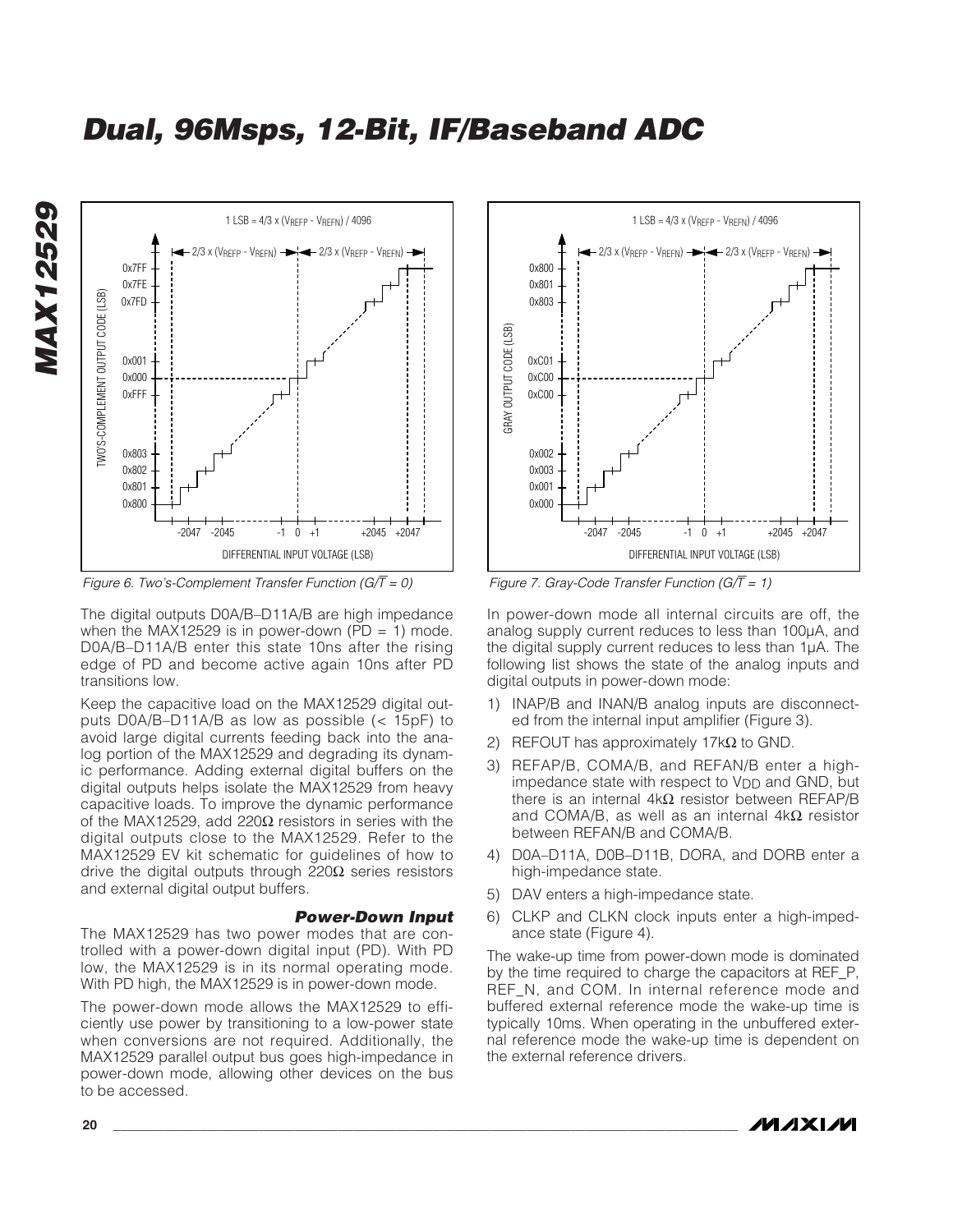

*Figure 8. Binary-to-Gray and Gray-to-Binary Code Conversion*



*MAX12529*

MAX12529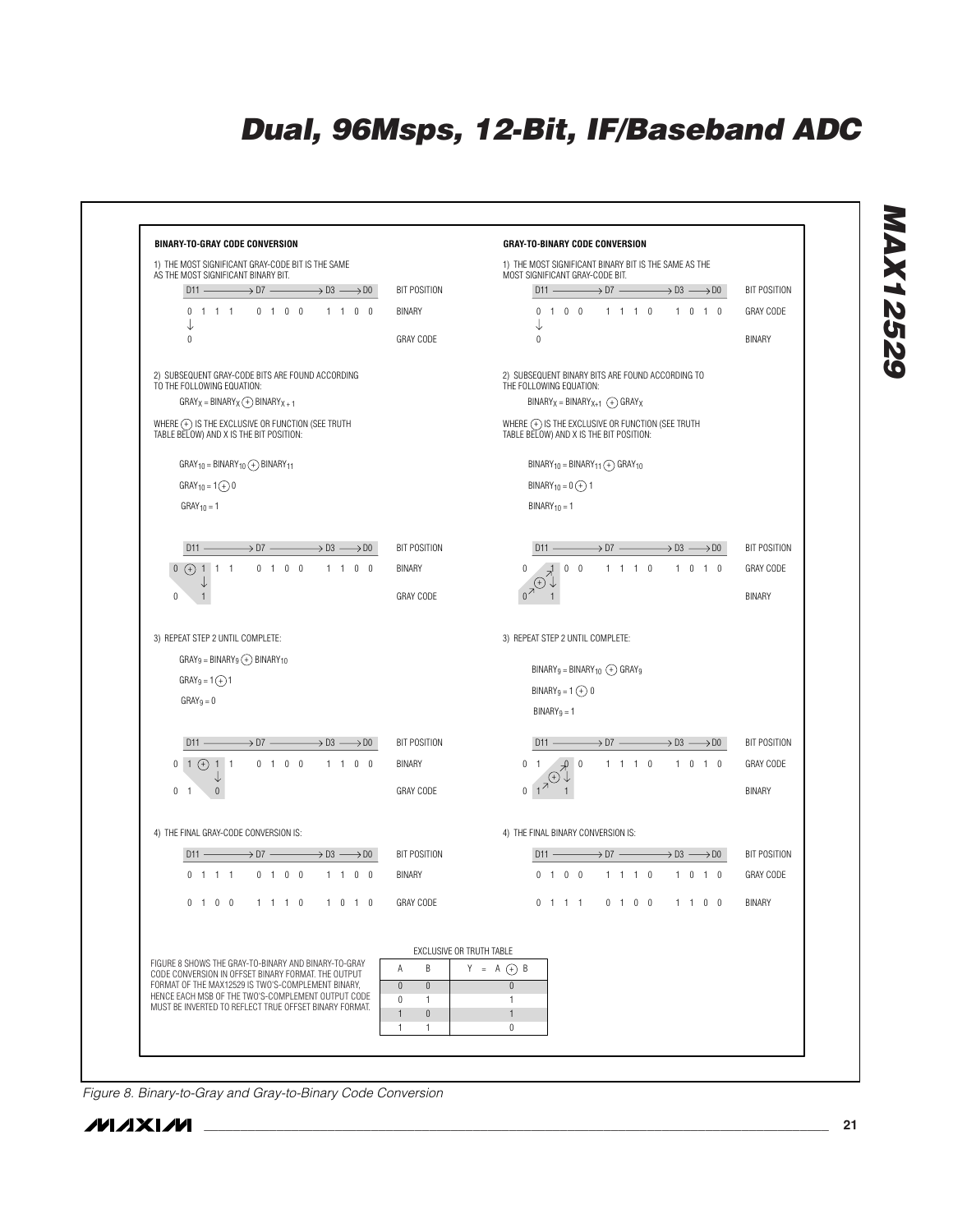# *MAX12529* **MAX12529**

### *Applications Information*

#### *Using Transformer Coupling*

In general, the MAX12529 provides better SFDR and THD with fully differential input signals than singleended input drive, especially for input frequencies above 125MHz. In differential input mode, even-order harmonics are lower as both inputs are balanced, and each of the ADC inputs only requires half the signal swing compared to single-ended input mode.



*Figure 9. Transformer-Coupled Input Drive for Input Frequencies Up to Nyquist*

An RF transformer (Figure 9) provides an excellent solution to convert a single-ended input source signal to a fully differential signal, required by the MAX12529 for optimum performance. Connecting the center tap of the transformer to COM provides a  $V_{DD}$  / 2 DC level shift to the input. Although a 1:1 transformer is shown, a step-up transformer can be selected to reduce the drive requirements. A reduced signal swing from the input driver, such as an op amp, can also improve the overall distortion. The configuration of Figure 9 is good for frequencies up to Nyquist ( $fCLK / 2$ ).

The circuit of Figure 10 converts a single-ended input signal to fully differential just as Figure 9. However, Figure 10 utilizes an additional transformer to improve the common-mode rejection allowing high-frequency signals beyond the Nyquist frequency. A set of  $75\Omega$ 



*Figure 11. Single-Ended, AC-Coupled Input Drive*



*Figure 10. Transformer-Coupled Input Drive for Input Frequencies Beyond Nyquist*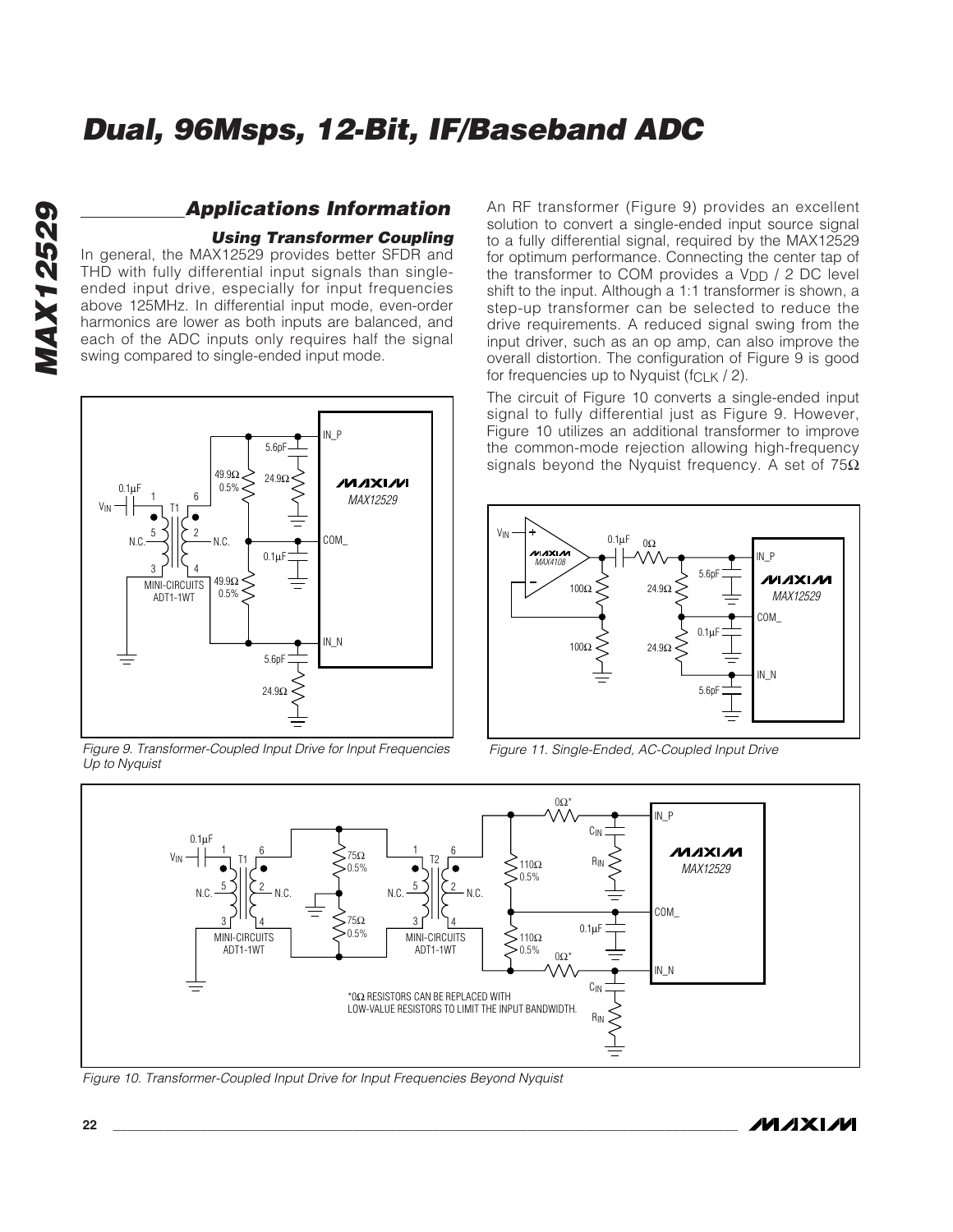

*Figure 12. External Buffered (MAX4230) Reference Drive Using a MAX6029 Bandgap Reference*

and 110Ω termination resistors provide an equivalent 50Ω termination to the signal source. The second set of termination resistors connects to COM\_ providing the correct input common-mode voltage. Two 0Ω resistors in series with the analog inputs allow high IF input frequencies. These  $0\Omega$  resistors can be replaced with lowvalue resistors to limit the input bandwidth.

The input network in Figure 10 can be modified to enhance the frequency-range specific AC performance of the MAX12529 by simply replacing the input capacitance with a series network of resistor  $(R_{IN})$  and capacitor (CIN). Table 4 displays a selection of resistors and capacitors that are recommended to help improve the already excellent performance of this ADC for specific applications requiring only a certain range of input frequencies.

*Single-Ended AC-Coupled Input Signal* Figure 11 shows an AC-coupled, single-ended input application. The MAX4108 provides high speed, high bandwidth, low noise, and low distortion to maintain the input signal integrity.

### **\_\_\_\_\_\_\_\_\_\_\_\_\_\_\_\_\_\_\_\_\_\_\_\_\_\_\_\_\_\_\_\_\_\_\_\_\_\_\_\_\_\_\_\_\_\_\_\_\_\_\_\_\_\_\_\_\_\_\_\_\_\_\_\_\_\_\_\_\_\_\_\_\_\_\_\_\_\_\_\_\_\_\_\_\_\_\_\_\_\_\_\_\_\_\_\_\_\_\_\_\_\_ 23**

*MAX12529*

**MAX12529**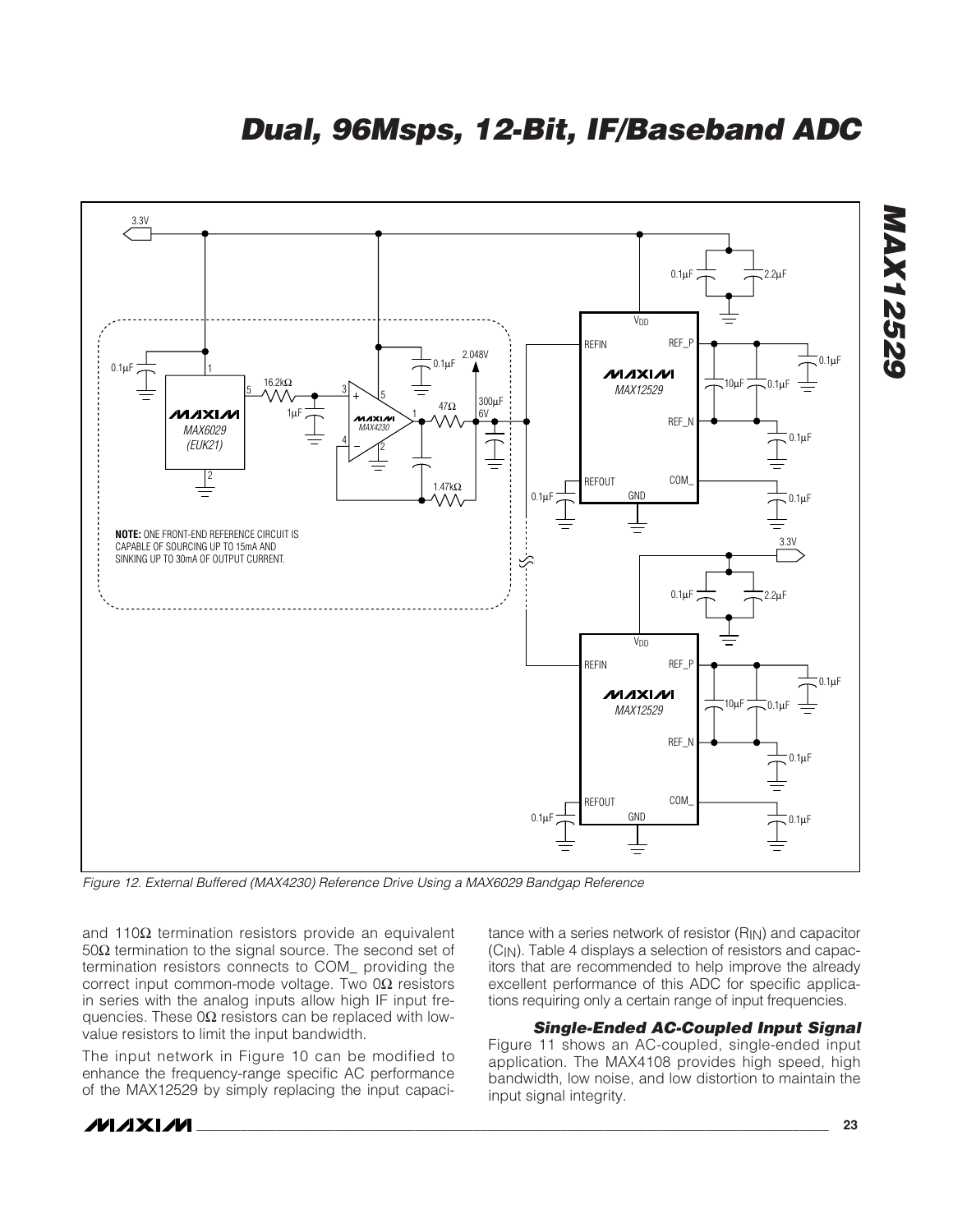



*Figure 13. External Unbuffered Reference Driving Multiple ADCs*

### **Table 4. Component Selection to Enhance the Frequency-Range Specific AC Performance**

| <b>INPUT</b><br><b>FREQUENCY</b><br><b>RANGE</b> | <b>C<sub>IN</sub></b><br><b>COMPONENT</b><br><b>VALUES (pF)</b> | Rın<br><b>COMPONENT</b><br>VALUES $(\Omega)$ |  |  |
|--------------------------------------------------|-----------------------------------------------------------------|----------------------------------------------|--|--|
| $< 10$ MHz                                       | 12 to 22                                                        |                                              |  |  |
| 10MHz to 125MHz                                  | 12                                                              | 50                                           |  |  |
| $>125$ MHz                                       | 5.6                                                             |                                              |  |  |

#### *Buffered External Reference Drives Multiple ADCs*

The buffered external reference mode allows for more control over the MAX12529 reference voltage and allows multiple converters to use a common reference. The REFIN input impedance is  $> 50M\Omega$ .

Figure 12 shows the MAX6029 precision 2.048V bandgap reference used as a common reference for multiple converters. The 2.048V output of the MAX6029 passes through a single-pole 10Hz LP filter to the MAX4230.

The MAX4250 buffers the 2.048V reference and provides additional 10Hz LP filtering before its output is applied to the REFIN input of the MAX12529.

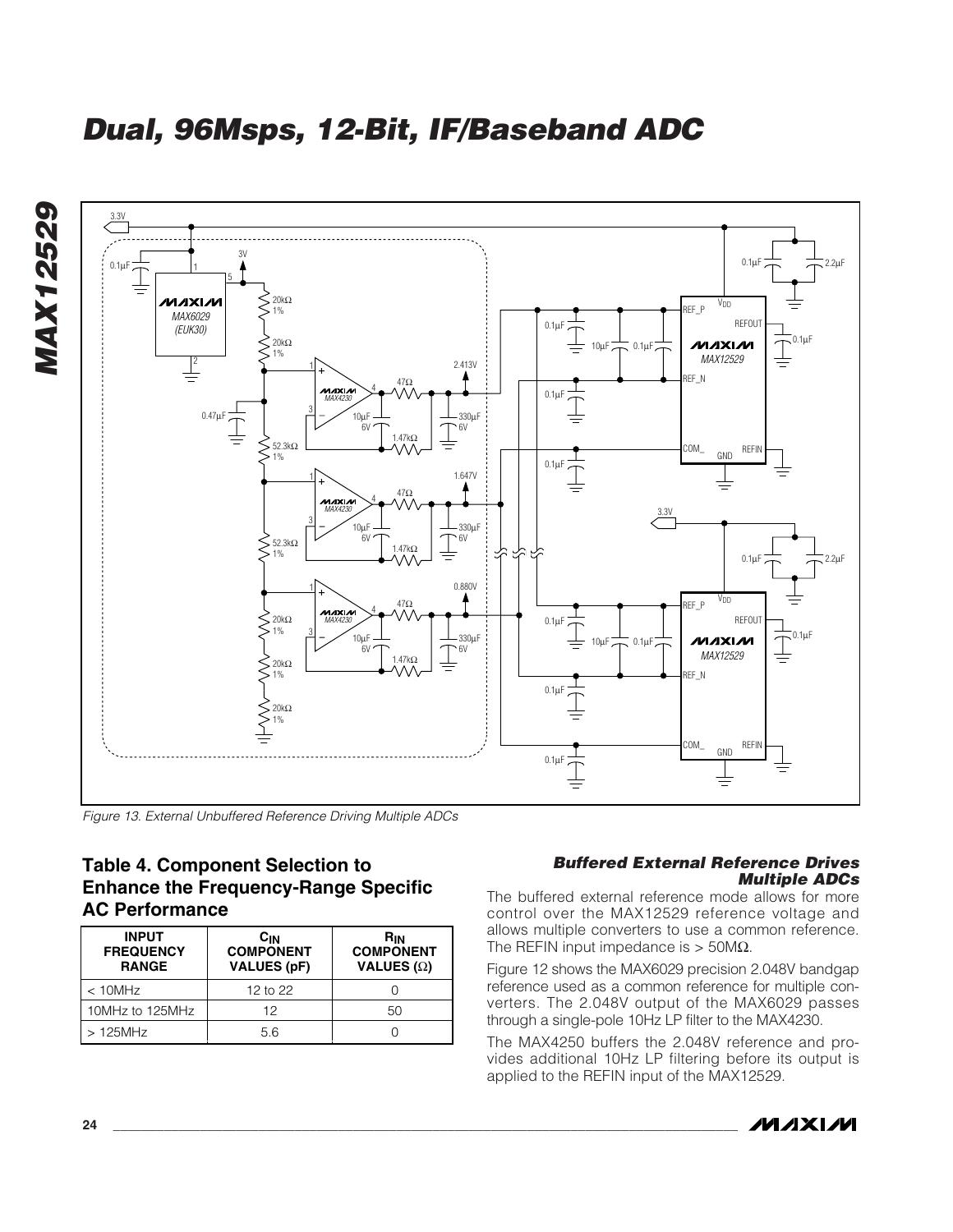#### *Unbuffered External Reference Drives Multiple ADCs*

The unbuffered external reference mode allows for precise control over the MAX12529 reference and allows multiple converters to use a common reference. Connecting REFIN to GND disables the internal reference, allowing REF\_P, REF\_N, and COM\_ to be driven directly by a set of external reference sources.

Figure 13 uses a MAX6029 precision 3.000V bandgap reference as a common reference for multiple converters. A seven-component resistive divider chain follows the MAX6029 voltage reference. The 0.47µF capacitor along this chain creates a 10Hz LP filter. Three MAX4230 amplifiers buffer taps along this resistor chain providing 2.413V, 1.647V, and 0.880V to the MAX12529 REF\_P, REF\_N, and COM\_ reference inputs. The feedback around the MAX4230 op amps provides additional 10Hz LP filtering. Reference voltages 2.413V and 0.880V set the full-scale analog input range for the converter to  $\pm$ 1.022V ( $\pm$ [VREF P - VREF N] x 2/3).

Note that one single power supply for all active circuit components removes any concern regarding powersupply sequencing when powering up or down.

#### *Grounding, Bypassing, and Board Layout*

The MAX12529 requires high-speed board layout design techniques. Refer to the MAX12527/MAX12528/ MAX12529/MAX12557/MAX12558/MAX12559 EV kit data sheet for a board layout reference. Locate all bypass capacitors as close to the device as possible, preferably on the same side as the ADC, using surfacemount devices for minimum inductance. Bypass  $V_{DD}$  to GND with a 220µF ceramic capacitor in parallel with at least one 10µF, one 4.7µF, and one 0.1µF ceramic capacitor. Bypass OV<sub>DD</sub> to GND with a 220µF ceramic capacitor in parallel with at least one 10µF, one 4.7µF, and one 0.1µF ceramic capacitor. High-frequency bypassing/decoupling capacitors should be located as close as possible to the converter supply pins.

Multilayer boards with ample ground and power planes produce the highest level of signal integrity. All grounds and the exposed backside paddle of the MAX12529 package (package code: T6800-2) must be connected to the same ground plane. The MAX12529 relies on the exposed backside paddle connection for a low-inductance ground connection. Isolate the ground plane from any noisy digital system ground planes such as a DSP or output buffer ground.

Route high-speed digital signal traces away from the sensitive analog traces. Keep all signal lines short and free of 90° turns.

Ensure that the differential, analog input network layout is symmetric and that all parasitic components are balanced equally. Refer to the MAX12529 EV kit data sheet for an example of symmetric input layout.

### *Parameter Definitions*

#### *Integral Nonlinearity (INL)*

INL is the deviation of the values on an actual transfer function from a straight line. For the MAX12529, this straight line is between the endpoints of the transfer function, once offset and gain errors have been nullified. INL deviations are measured at every step of the transfer function and the worst-case deviation is reported in the *Electrical Characteristics* table.

#### *Differential Nonlinearity (DNL)*

DNL is the difference between an actual step width and the ideal value of 1 LSB. A DNL error specification of less than 1 LSB guarantees no missing codes and a monotonic transfer function. For the MAX12529, DNL deviations are measured at every step of the transfer function and the worst-case deviation is reported in the *Electrical Characteristics* table.

#### *Offset Error*

Offset error is a figure of merit that indicates how well the actual transfer function matches the ideal transfer function at a single point. Ideally, the midscale MAX12529 transition occurs at 0.5 LSB above midscale. The offset error is the amount of deviation between the measured midscale transition point and the ideal midscale transition point.

#### *Gain Error*

Gain error is a figure of merit that indicates how well the slope of the actual transfer function matches the slope of the ideal transfer function. The slope of the actual transfer function is measured between two data points: positive full scale and negative full scale. Ideally, the positive full-scale MAX12529 transition occurs at 1.5 LSBs below positive full scale, and the negative full-scale transition occurs at 0.5 LSB above negative full scale. The gain error is the difference of the measured transition points minus the difference of the ideal transition points.

#### *Small-Signal Noise Floor (SSNF)*

SSNF is the integrated noise and distortion power in the Nyquist band for small-signal inputs. The DC offset is excluded from this noise calculation. For this converter, a small signal is defined as a single tone with an amplitude of -35dBFS. This parameter captures the thermal and quantization noise characteristics of the data converter and can be used to help calculate the overall noise figure of a digital receiver signal path.

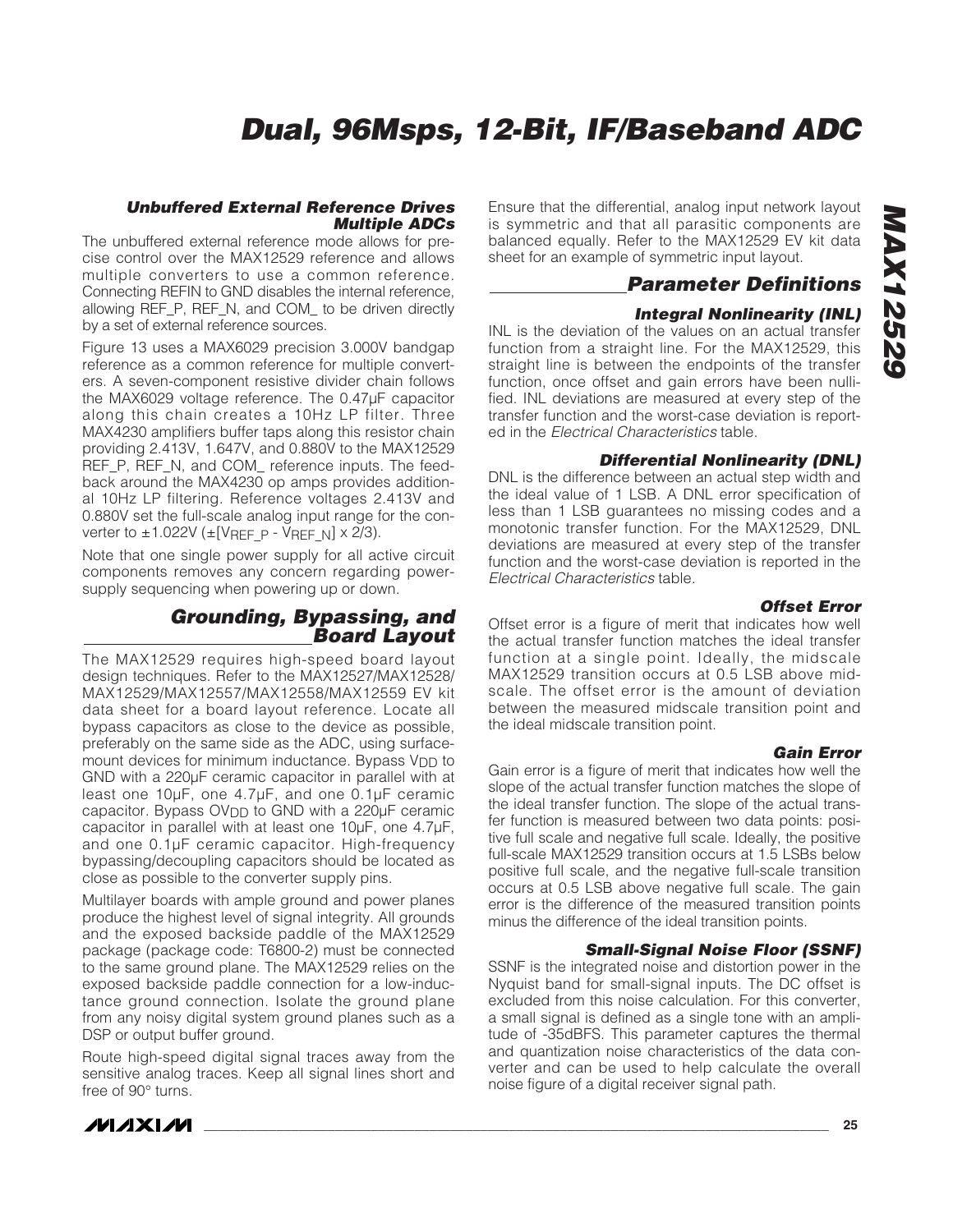For a waveform perfectly reconstructed from digital samples, the theoretical maximum SNR is the ratio of the full-scale analog input (RMS value) to the RMS quantization error (residual error). The ideal, theoretical minimum analog-to-digital noise is caused by quantization error only and results directly from the ADC's resolution (N bits):

 $SNR$ [max] = 6.02  $\times$  N + 1.76

In reality, there are other noise sources besides quantization noise: thermal noise, reference noise, clock jitter, etc. SNR is computed by taking the ratio of the RMS signal to the RMS noise. RMS noise includes all spectral components to the Nyquist frequency excluding the fundamental, the first six harmonics (HD2 through HD7), and the DC offset.

SNR = 20 x log (SIGNALRMS / NOISERMS)

#### *Signal-to-Noise Plus Distortion (SINAD)*

SINAD is computed by taking the ratio of the RMS signal to the RMS noise plus distortion. RMS noise plus distortion includes all spectral components to the Nyquist frequency excluding the fundamental and the DC offset.

#### *Total Harmonic Distortion (THD)*

THD is the ratio of the RMS sum of the first six harmonics of the input signal to the fundamental itself. This is expressed as:

$$
\text{THD} = 20 \times \log \left( \frac{\sqrt{{v_2}^2 + {v_3}^2 + {v_4}^2 + {v_5}^2 + {v_6}^2 + {v_7}^2}}{v_1} \right)
$$

where  $V_1$  is the fundamental amplitude, and  $V_2$  through V7 are the amplitudes of the 2nd- through 7th-order harmonics (HD2 through HD7).

#### *Spurious-Free Dynamic Range (SFDR)*

SFDR is the ratio expressed in decibels of the RMS amplitude of the fundamental (maximum signal component) to the RMS value of the next largest spurious component, excluding DC offset.

#### *3rd-Order Intermodulation (IM3)*

IM3 is the power of the 3rd-order intermodulation product relative to the input power of either of the two input tones  $f_{\text{IN1}}$  and  $f_{\text{IN2}}$ . The individual input tone power levels are set to -7dBFS for the MAX12529. The 3rd-order intermodulation products are  $2 \times f_{\text{IN1}}$  -  $f_{\text{IN2}}$  and  $2 \times f_{\text{IN2}}$  -  $f_{\text{IN1}}$ .

#### *Aperture Jitter*

Figure 14 shows the aperture jitter  $(t_{A,J})$ , which is the sample-to-sample variation in the aperture delay.



*Figure 14. T/H Aperture Timing*

#### *Aperture Delay*

Aperture delay (tAD) is the time defined between the rising edge of the sampling clock and the instant when an actual sample is taken (Figure 14).

#### *Full-Power Bandwidth*

A large -0.2dBFS analog input signal is applied to an ADC and the input frequency is swept up to the point where the amplitude of the digitized conversion result has decreased by -3dB. This point is defined as fullpower input bandwidth frequency.

#### *Output Noise (nOUT)*

The output noise  $(n_{\text{OUT}})$  parameter is similar to thermal plus quantization noise and is an indication of the converter's overall noise performance.

No fundamental input tone is used to test for nout. IN\_P, IN\_N, and COM\_ are connected together and 1024k data points are collected. nout is computed by taking the RMS value of the collected data points after the mean is removed.

#### *Overdrive Recovery Time*

Overdrive recovery time is the time required for the ADC to recover from an input transient that exceeds the full-scale limits. The MAX12529 specifies overdrive recovery time using an input transient that exceeds the full-scale limits by  $\pm 10\%$ . The MAX12529 requires one clock cycle to recover from an overdrive condition.

#### *Crosstalk*

Crosstalk is coupling onto one channel being driven by a (-1dBFS) signal when the adjacent interfering channel is driven by a full-scale signal. Measurement includes all spurs resulting from both direct coupling and mixing components.

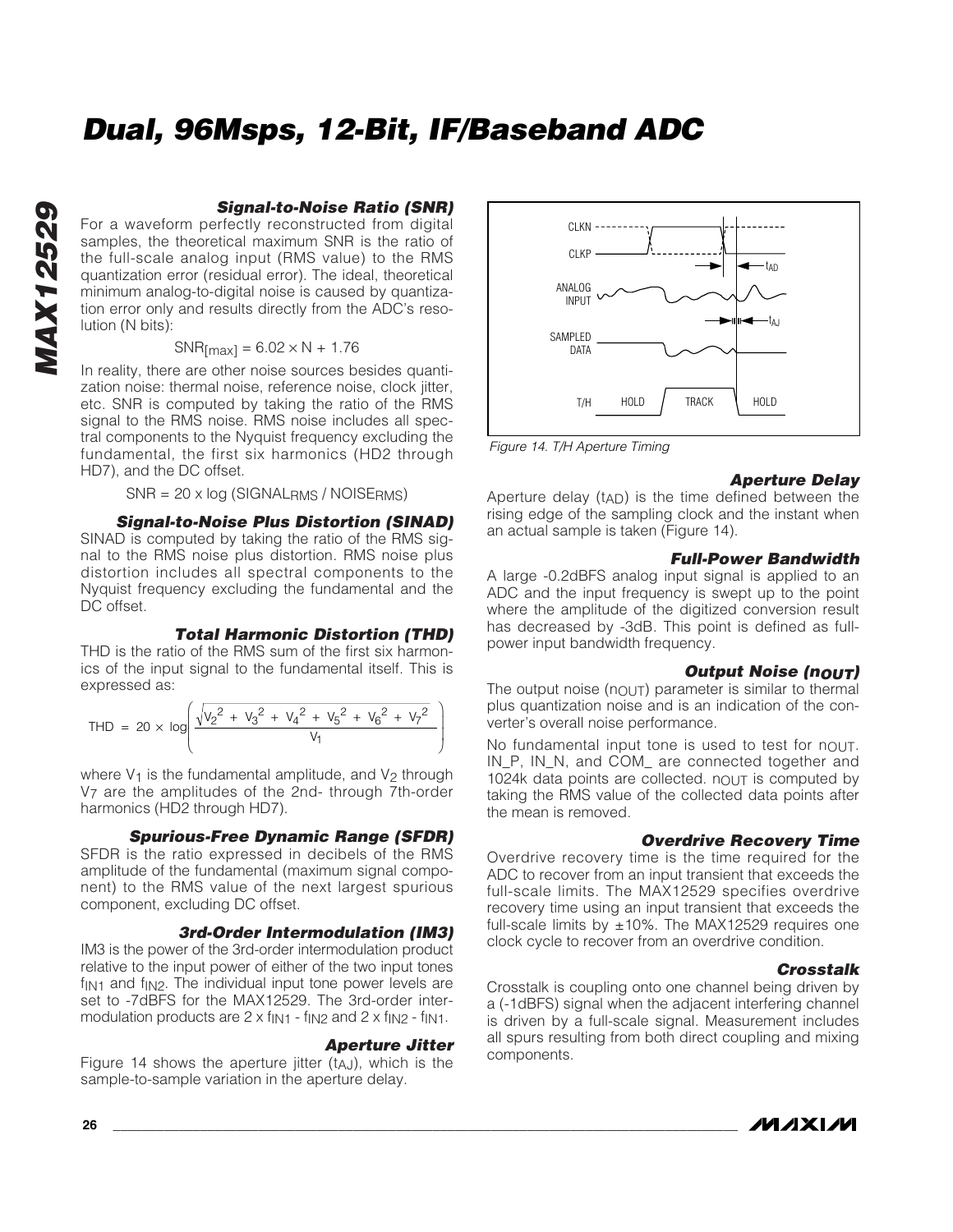#### *Pin Configuration*TOP VIEW N.C. N.C. DAV OVDD DORB D11B D10B D9B D8B D7B 36 35 D6B D5B 47D0A <sup>50</sup> <sup>49</sup> <sup>48</sup> D3A D2A D1A 51D4A  $151$   $150$   $149$   $147$   $146$   $145$   $144$   $143$   $142$   $141$   $140$   $139$   $138$   $137$   $136$   $135$ D5A 52 34 D4B D6A 53 33 D3B D7A 54 32 D2B 31 D1B D8A 55 D9A 56 30 D0B N.C. D10A 29 57 D11A  $\frac{5}{2}$ N.C. 28 DORA 59  $1$ <sub>OV<sub>DD</sub></sub> MAXIM 27  $\frac{60}{54}$ OV<sub>DD</sub> VDD *MAX12529* 26  $\mathsf{V}_{\mathsf{DD}}$ VDD 61 25 24 V<sub>DD</sub>  $\mathbb{I}_{\mathsf{V}_{\mathsf{DD}}}$ 62  $V_{DD}$ 23 VDD 63 G/T 1<sub>DIV4</sub> 64 22 PD  $\log$ 65 21 1 CLKP SHREF 66 EXPOSED PADDLE (GND) REFOUT  $19$ CLKN 67 REFIN 68 18 DIFFCLK/SECLK  $\bullet$ 1 1 | 2 | 13 | 14 | 15 | 16 | 17 | 18 | 19 | 10 | 11 | 12 | 13 | 14 | 15 16 17 GND GND GND  $\frac{1}{2}$ INAN GND COMA REFAP REFAN GND REFBN REFBP COMB GND INBN e a **THIN QFN**

#### *Gain Matching*

Gain matching is a figure of merit that indicates how well the gains between the two channels are matched to each other. The same input signal is applied to both channels and the maximum deviation in gain is reported (typically in dB) as gain matching.

#### *Offset Matching*

Like gain matching, offset matching is a figure of merit that indicates how well the offsets between the two channels are matched to each other. The same input signal is applied to both channels and the maximum deviation in offset is reported (typically in %FSR) as offset matching.

*MAX12529*

**MAX12529**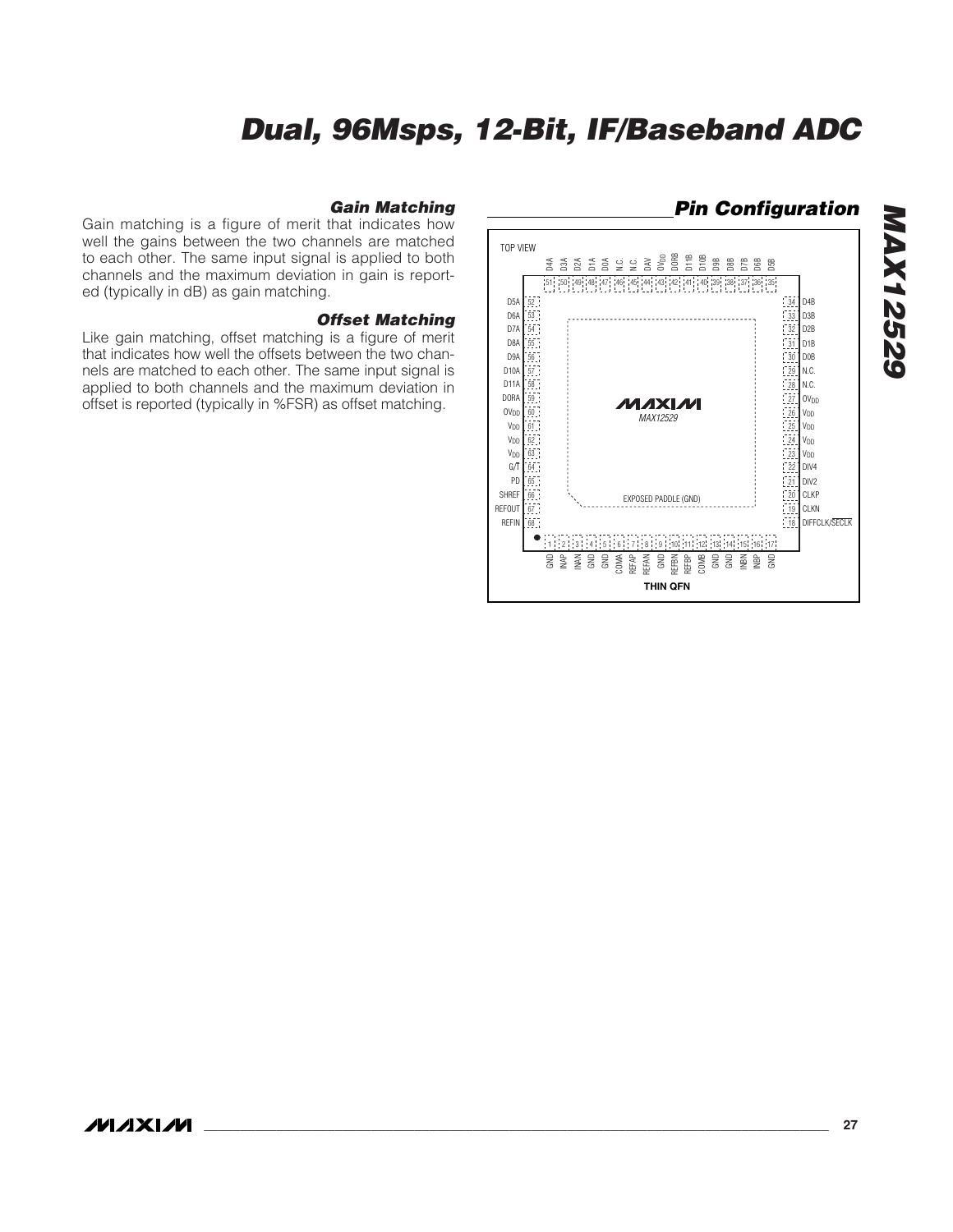### *Package Information*

(The package drawing(s) in this data sheet may not reflect the most current specifications. For the latest package outline information, go to **www.maxim-ic.com/packages**.)



**MAXM**